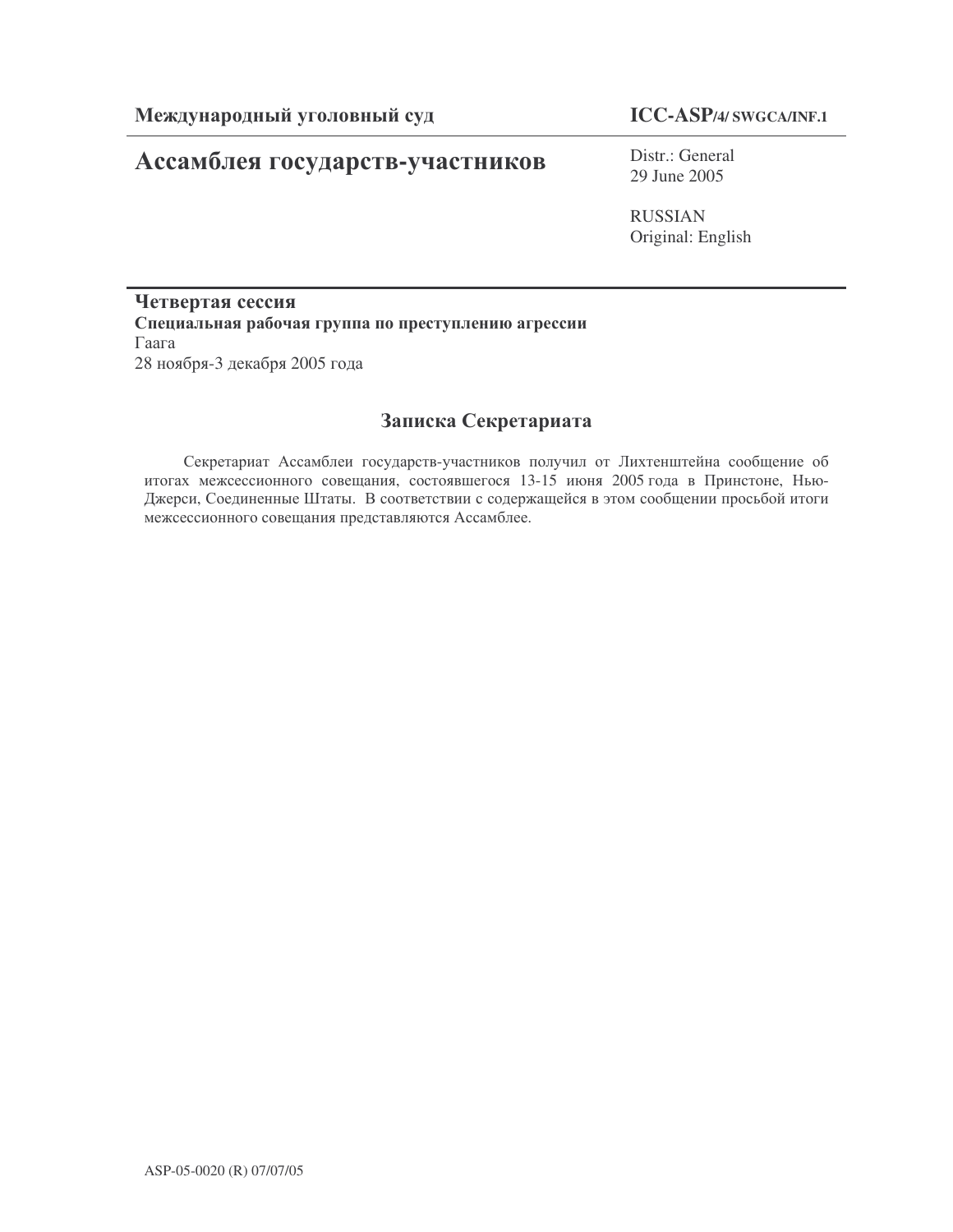[Эта страница преднамеренно оставлена пустой]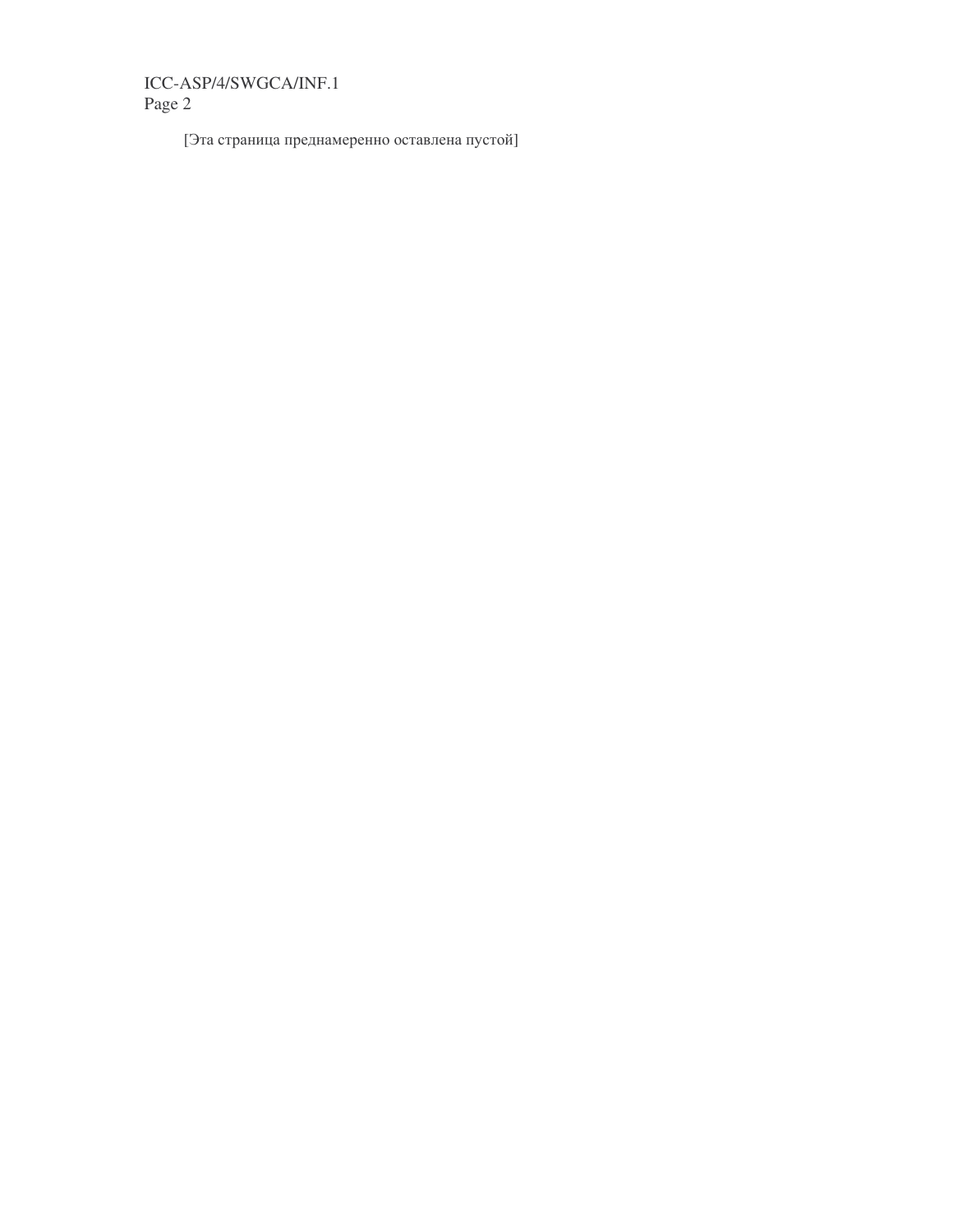# Неофициальное межсессионное совещание Специальной рабочей группы по преступлению агрессии, состоявшееся 13-15 июня 2005 года в Лихтенштейнском институте по проблемам самоопределения, Школа<br>Вудроу Вилсона при Принстонском университете, Нью-Джерси,<br>Соединенные Штаты

| Содержание |           |    | Пункты                                                                                                                           | Cmp.           |               |
|------------|-----------|----|----------------------------------------------------------------------------------------------------------------------------------|----------------|---------------|
| I.         |           |    |                                                                                                                                  |                | 5             |
| П.         |           |    |                                                                                                                                  | $4 - 51$       | $\mathfrak s$ |
|            | А.        |    | Вопросы, касающиеся преступления агрессии и требующие                                                                            | $\overline{4}$ | 5             |
|            | <b>B.</b> |    | Вопросы, обсужденные на межсессионном совещании 2004 года                                                                        | $5 - 51$       | $\mathfrak s$ |
|            |           | 1. | Возможность для государства "выйти"                                                                                              | $5 - 17$       | $\mathfrak s$ |
|            |           | 2. | Сохранение, исключение или адаптация                                                                                             | 18-43          | 7             |
|            |           |    | a)                                                                                                                               | 19-32          | 7             |
|            |           |    | b)<br>Попытка совершения преступления агрессии                                                                                   | $33 - 43$      | 9             |
|            |           | 3. | Сохранение, исключение или адаптация                                                                                             | $44 - 46$      | 10            |
|            |           | 4. | Сохранение, исключение или адаптация                                                                                             | $47 - 50$      | 11            |
|            |           | 5. | Сохранение, исключение или адаптация                                                                                             | 51             | 11            |
|            | C.        |    | Предварительные обсуждения по другим вопросам,                                                                                   | $52 - 55$      | 11            |
|            |           | 1. | Часть 5. Расследование и уголовное преследование                                                                                 | $52 - 53$      | 11            |
|            |           | 2. | Положения, касающиеся информации                                                                                                 | 54-55          | 12            |
|            | D.        |    | Определение и условия для осуществления юрисдикции                                                                               | 56-86          | 12            |
|            |           | 1. |                                                                                                                                  | $60 - 62$      | 12            |
|            |           | 2. | Предварительное определение акта агрессии до того,<br>как Суд сможет осуществлять юрисдикцию,<br>а соответствующий орган вынести | 63-74          | 13            |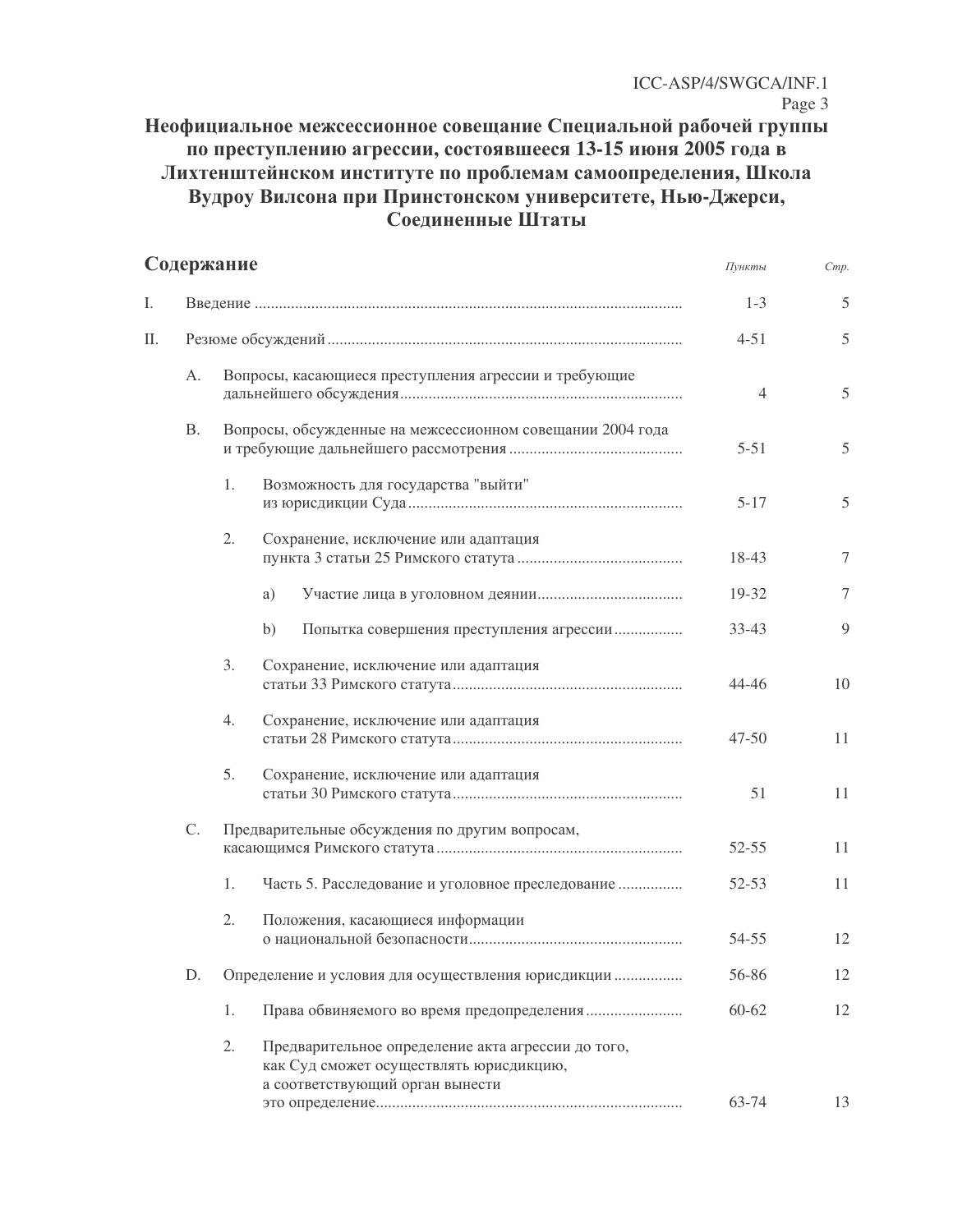# ICC-ASP/4/SWGCA/INF.1

Page 4

|            | 3.   | Определение преступления агрессии:             | 75    | 15 |
|------------|------|------------------------------------------------|-------|----|
|            | 4.   | Предлагаемые редакционные изменения для начала | 76-86 | 15 |
| E.         |      |                                                | 87-92 | 16 |
|            | 1.   | Выделение времени на очередных сессиях         | 87    | 16 |
|            | 2.   | Место проведения совещаний Специальной рабочей | 88    | 17 |
|            | 3.   |                                                | 89    | 17 |
|            | 4.   |                                                | 90    | 17 |
|            | 5.   | Последующие меры и подготовка будущей работы   | 91-92 | 17 |
| Приложения |      |                                                |       | 19 |
|            | L    | Предлагаемые редакционные изменения для начала |       | 19 |
|            | П.   |                                                |       | 20 |
|            | III. |                                                |       | 22 |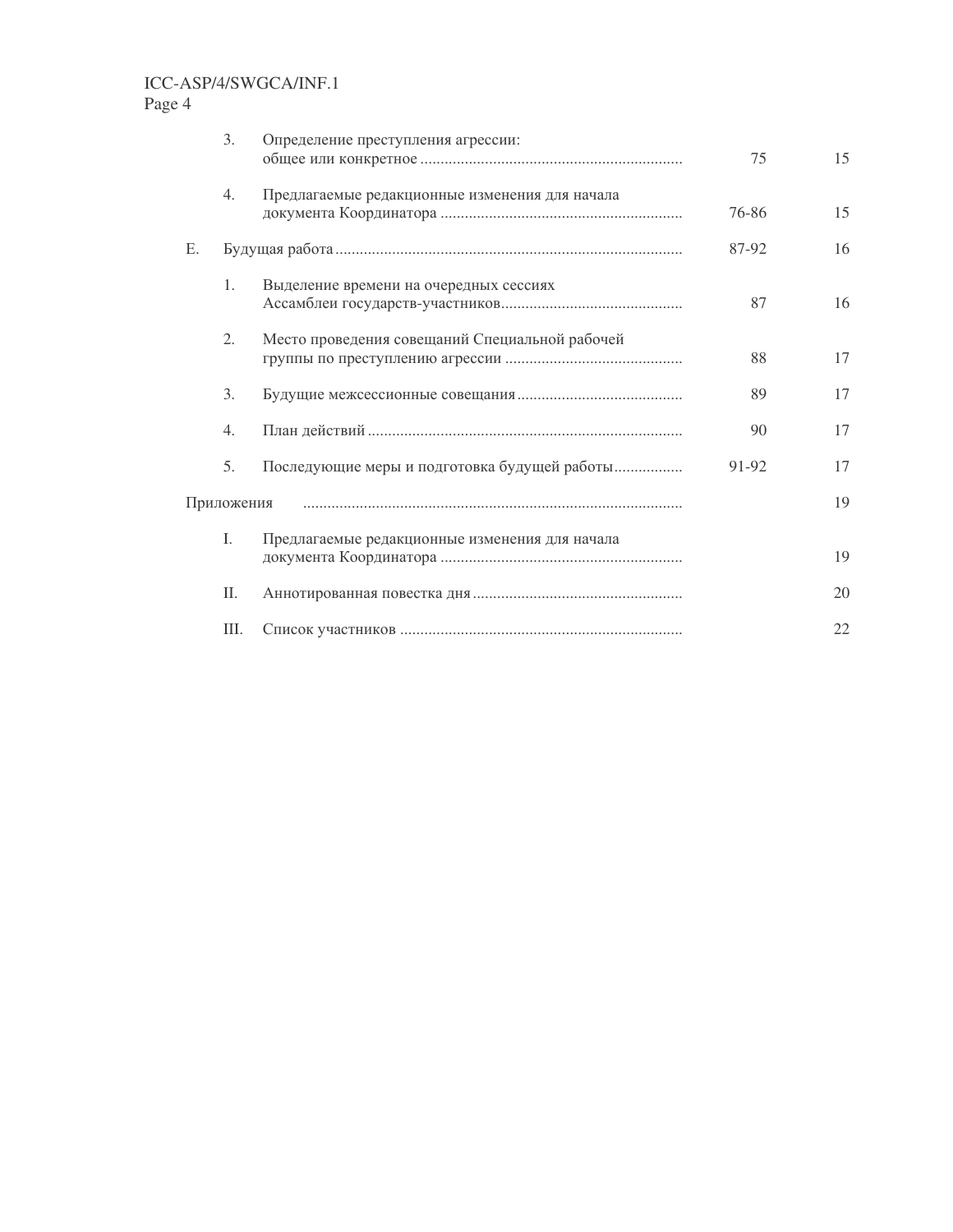#### I. Введение

1. По приглашению правительства Лихтенштейна и в соответствии с рекомендацией Ассамблеи государств-участников неофициальное межсессионное совещание Специальной рабочей группы по преступлению агрессии было проведено 13-15 июня 2005 года в Лихтенштейнском институте по проблемам самоопределения, Школа Вудроу Вильсона при Принстонском университете, Нью-Джерси, Соединенные Штаты Америки. Приглашения принять участие в совещании были направлены всем государствам, а также представителям гражданского обшества. Совещание проходило под председательством посла Кристиана Венавезера (Лихтенштейн). Повестка дня совещания содержится в приложении II, а список участников - в приложении III.

 $2.$ Участники неофициального межсессионного совещания выразили свою признательность правительствам Германии, Финляндии, Лихтенштейна, Нидерландов и Швейцарии за финансовую поддержку, которую они предоставили совещанию, и Лихтенштейнскому институту по проблемам самоопределения при Принстонском университете за организацию приема этого мероприятия

Настоящей документ не обязательно отражает мнения правительств, которые представлены 3. участниками. Его цель заключается в том, чтобы отразить выводы и мнения по различным вопросам, касающимся преступления агрессии; и предполагается, что этим вопросам необходимо будет дать новую оценку в свете дальнейшей работы по преступлению агрессии. Выражается надежда, что материал, содержащийся в настоящем документе, будет способствовать работе Специально рабочей группы по преступлению агрессии.

#### $\Pi$ . Резюме обсуждений

#### $\mathbf{A}$ . Вопросы, касающиеся преступления агрессии и требующие дальнейшего обсуждения

В отношении списка вопросов, которые должны быть рассмотрены при разработке  $4.$ предложений относительно положения об агрессии в соответствии с пунктом 2 статьи 5 Римского статута и согласно резолюции F, принятой Дипломатической конференцией полномочных представителей Организации Объединенных Наций по учреждению Международного уголовного суда, было решено, что нет необходимости добавлять вопросы к списку, содержащему в докладе межсессионного совещания 2004 года<sup>1</sup>.

#### Вопросы, обсужденные на межсессионном совещании 2004 года и требующие **B.** дальнейшего рассмотрения

#### 1. Возможность для государства "выйти" из юрисдикции Суда

Была сделана ссылка на тот факт, что положения Римского статута относительно агрессии  $5.$ необязательно являются ясными, поскольку они были включены в текст на позднем этапе Дипломатической конференции 1998 года и не являются результатом конкретных переговоров. Отмечалось также, что статья 121 была подготовлена до включения преступления агрессии в число преступлений, подпадающий под юрисдикцию Суда, и что соответственно статья 121 не была подготовлена с учетом конкретных проблем, возникших в связи с преступлением агрессии.

6. Отмечалось, что имеется три подхода в отношении того, каким образом продолжать работу после достижения согласия по определению преступления агрессии и условий для осуществления юрисдикции Суда.

Первые два подхода учитывали обсуждение статьи 121 Римского статута, изложенное в  $7.$ пунктах 13-19 доклада 2004 года.

<sup>&</sup>lt;sup>1</sup> ICC-ASP/3/25, приложение II, добавление.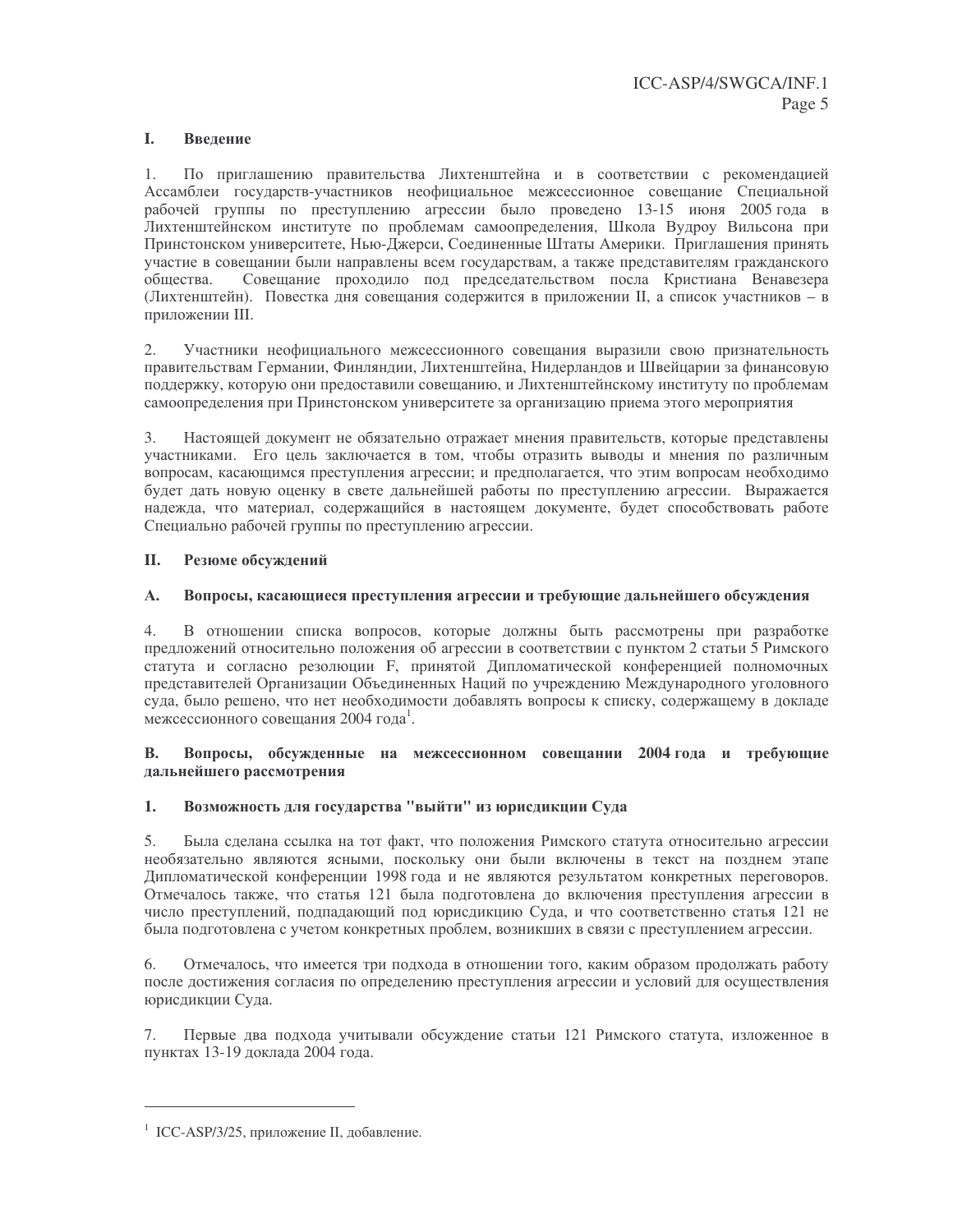8. Первым подходом постулировалось, что пункт 4 статьи 121 будут применимым и что существенным является сохранение единообразного правового режима в отношении преступлений, на которые распространяется юрисдикция Суда. Согласно этому подходу после того, как семь восьмых государств-участников ратифицировали или приняли поправку к Статуту, эта поправка становится обязательной для всех государств-участников, включая государства, которые впоследствии станут сторонами. Кроме того, утверждалось, что преступление агрессии уже включено в Статут и что государства-участники поэтому уже приняли его в результате того, Соответственно, подход "присоединения" в отношении что они стали его сторонами. преступления агрессии, предусмотренный пунктом 5 статьи 121, противоречит Статуту. Другой аргумент в пользу пункта 4 заключался в том, что преступление агрессии не следует рассматривать иным образом нежели преступления, входящие в юрисдикцию Суда. В качестве еще одного аргумента против применимости пункта 5 статьи 121 утверждалось, что Статут должен представлять собой единое целое. Таким образом необходимо проявлять осторожность, с тем чтобы избегать режимов "по заказу", а именно того, что тщательно избегалось в Статуте, единственным исключением из чего является статья 124, в которой предусматривается временное ограничение, касающееся военных преступлений.

9. Было высказано мнение о том, что в любом случае подход, предусматривающий возможность "выйти", является предпочтительным по сравнению  $\mathbf{c}$ подходом, предусматривающим возможность "присоединиться" и отраженном в пункте 5 статьи 121. В этой связи была сделана ссылка на содержащееся в статье 124 положение, предусматривающее возможность "выйти", при этом некоторые государства неоднократно подвергали критике это положение. Было выражено мнение о том, что положение, предусматривающее возможность "выйти", обеспечит более однородный правовой режим по сравнению с подходом, предусматривающим возможность "присоединиться".

10. Второй подход был основан на предпосылке о возможности применения пункта 5 статьи 121. В этой связи утверждалось, что государству придется присоединяться до признания юрисдикции Суда в отношении преступления агрессии. В результате применения пункта 5 статьи 121 к двум разным группам государств могут применяться, вероятно, два набора режимов.

11. Было высказано мнение о том, что включение преступления агрессии автоматически повлечет за собой внесение поправки к статье 5. Поскольку в пункте 5 статьи 121 содержится ссылка на статью 5, очевидно, что автоматически применимым является пункт 5 статьи 121.

12. С другой стороны утверждалось, что возможность применения пункта 5 статьи 121 является сомнительной, поскольку завершение обсуждений по преступлению агрессии необязательно повлечет за собой внесение поправки в статью 5. В структурном отношении преступление агрессии не должно включаться в рамки статьи 5, а скорее всего должно фигурировать в новой Согласно этому мнению процедура, предусмотренная в пункте 5, является статье  $8$  *bis.* неприменимой к преступлению агрессии и скорее предназначена для применения в отношении включения новых преступлений, подпадающих под юрисдикцию Суда. Это явно не будет относиться к преступлению агрессии, которое уже включено в юрисдикцию Суда согласно пункту 1 статьи 5. Кроме того утверждалось, что пункт 2 статьи 5 можно либо оставить в Статуте, даже если он станет устаревшим после включения преступления агрессии, либо просто исключить.

13. Утверждалось также, что было бы целесообразным объединение пунктов 4 и 5 статьи 121; в то же время заявлялось, что эти два пункта являются несовместимыми.

14. В соответствии с третьим подходом считалось, что пункт 2 статьи 5 требует только "принятия" положения относительно осуществления юрисдикции Суда, и отмечалось, что в этом положении не содержится никакой ссылки на "поправку". Согласно этому мнению принятие Ассамблеей государств-участников будет достаточным для вступления в силу, с тем чтобы применялся только пункт 3 статьи 121. В то же время другие участники считали, что в Венской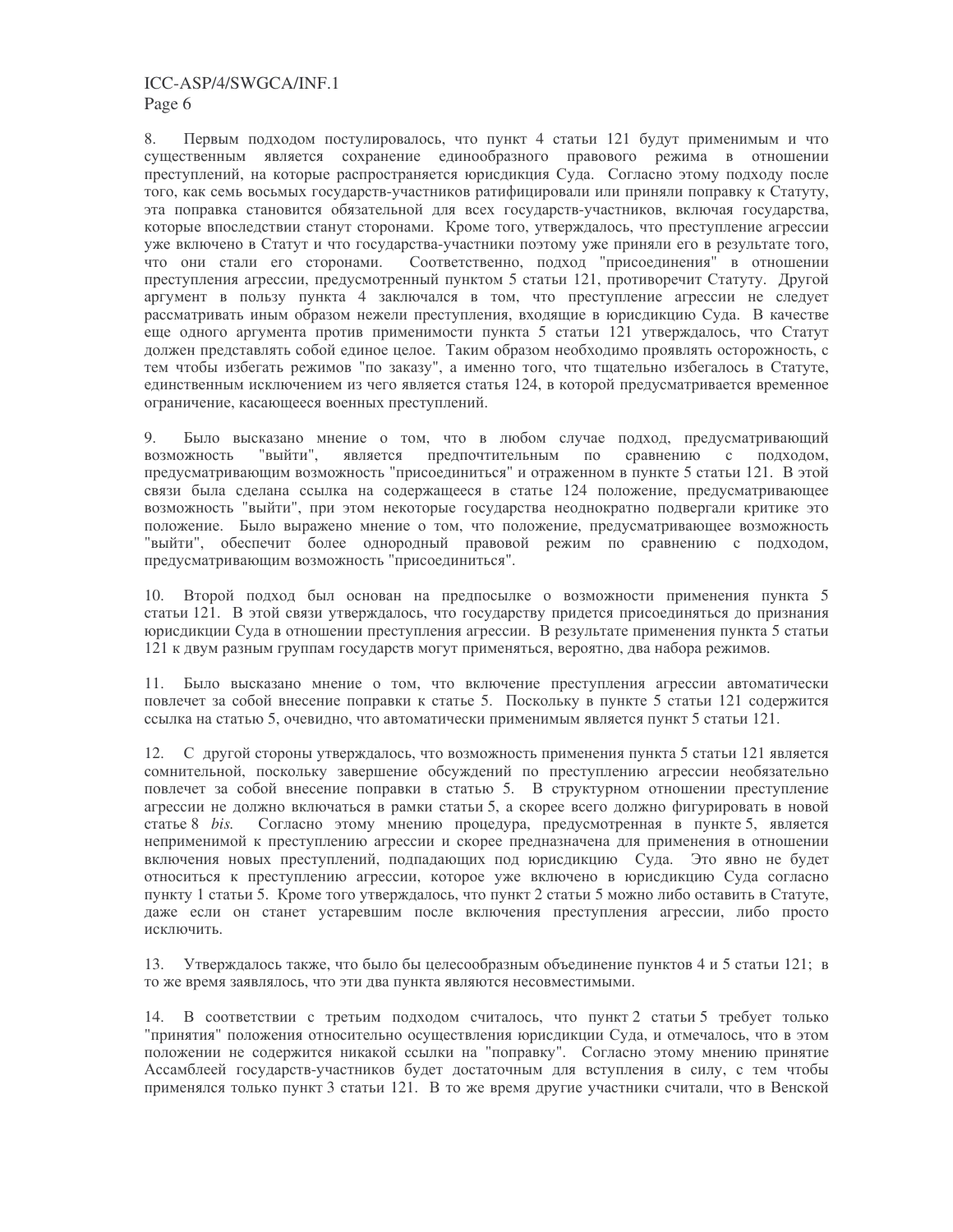конвенции о праве международных договоров<sup>2</sup> проводится различие между принятием текста поправки и согласием государства быть связанным этой поправкой. Поэтому применение пункта 3 статьи 121 не будет являться ответом на вопрос о том, будет ли пункт 4 статьи 121 или пункт 5 статьи 121 применимым в отношении включения преступления агрессии. Утверждалось также, что ссылка в пункте 2 статьи 5 на "принятие" отличается от того значения, которое прилается этому термину в контексте Венской конвенции о праве международных договоров.

15. Было высказано мнение о том, что включение слов "в соответствии с" в пункт 2 статьи 5 указывает на необходимость в поправке. Утверждалось, что таковым было понимание во время принятия Статута в 1998 году. Другие участники заявляли, однако, что их понимание было иным.

Указывалось также на необходимость обеспечения того, чтобы положения об условиях для 16. осуществления юрисдикции вступали в силу согласно тем же условиям, что и положения, касающиеся определения.

Предлагалось уделять главное внимание в ходе обсуждения определению преступления  $16<sup>1</sup>$ агрессии и условиям для осуществления юрисдикции. В случае достижения консенсуса по этим вопросам очевидным станет, вероятно, ответ на вопрос о том, является ли применимым пункт 4 или пункт 5 статьи 121.

#### $2.$ Сохранение, исключение или адаптация пункта 3 статьи 25 Римского статута

18. Было решено, что пункт 3 статьи 25 Римского статута содержит две концепции, которые потенциально имеют отношение к агрессии: участие лица в уголовном деянии и попытка совершения преступления.

### а) Участие лица в уголовном деянии

19. Было достигнуто согласие в отношении того, что преступление агрессии характеризуется особой чертой, заключающейся в том, что оно является преступлением руководства, в связи с чем исключаются участники, которые не могли повлиять на политику осуществления преступления, такие как солдаты, выполняющие приказ. Соответственно, вопрос, подлежащий обсуждению, в больший мере является вопросом о том, какой правовой метод должен применяться. Необходимо было решить вопрос о том, есть ли необходимость отражения в пункте 3 статьи 25 того факта, что агрессия является преступлением руководства, или же имеются элементы агрессии, подлежащие исключению из применения к преступлению агрессии.

Заявлялось, что вместо включения условий, касающихся индивидуальной уголовной 20. ответственности, в рамках определения данного преступления было бы предпочтительно, вероятно, сохранить определение данного преступления довольно узким. Таким образом пункт 3 статьи 25 будет отражать руководящий характер данного преступления в результате включения нового подпункта е) bis, сформулированного по модели подпункта е), в котором говорится о преступлении геноцида. Это новый подпункт е) bis может быть включен для разъяснения того, что пункт 3 статьи 25 применяется к преступлению агрессии, поскольку оно совместимо с руководящим характером преступления. Еще одной возможностью является разработка характеристик руководства в рамках элементов преступления агрессии.

21. Несколько участников придерживались мнения о том, что пункт 3 статьи 25 в целом является применимым к преступлению агрессии.

22. В отношении возможного исключения применимости пункта 3 статьи 25, отмечалось, что существует потенциальная опасность исключения группы правонарушителей. Соответственно предпочтительно было бы проверить, соответствуют ли положения пункта 3 статьи 25 каждой конкретной ситуации. Был сделан вывод о том, что общее исключение не будет являться разумным вариантом.

<sup>&</sup>lt;sup>2</sup> Организация Объединенных Наций, Treaty Series, том 1155, стр. 417.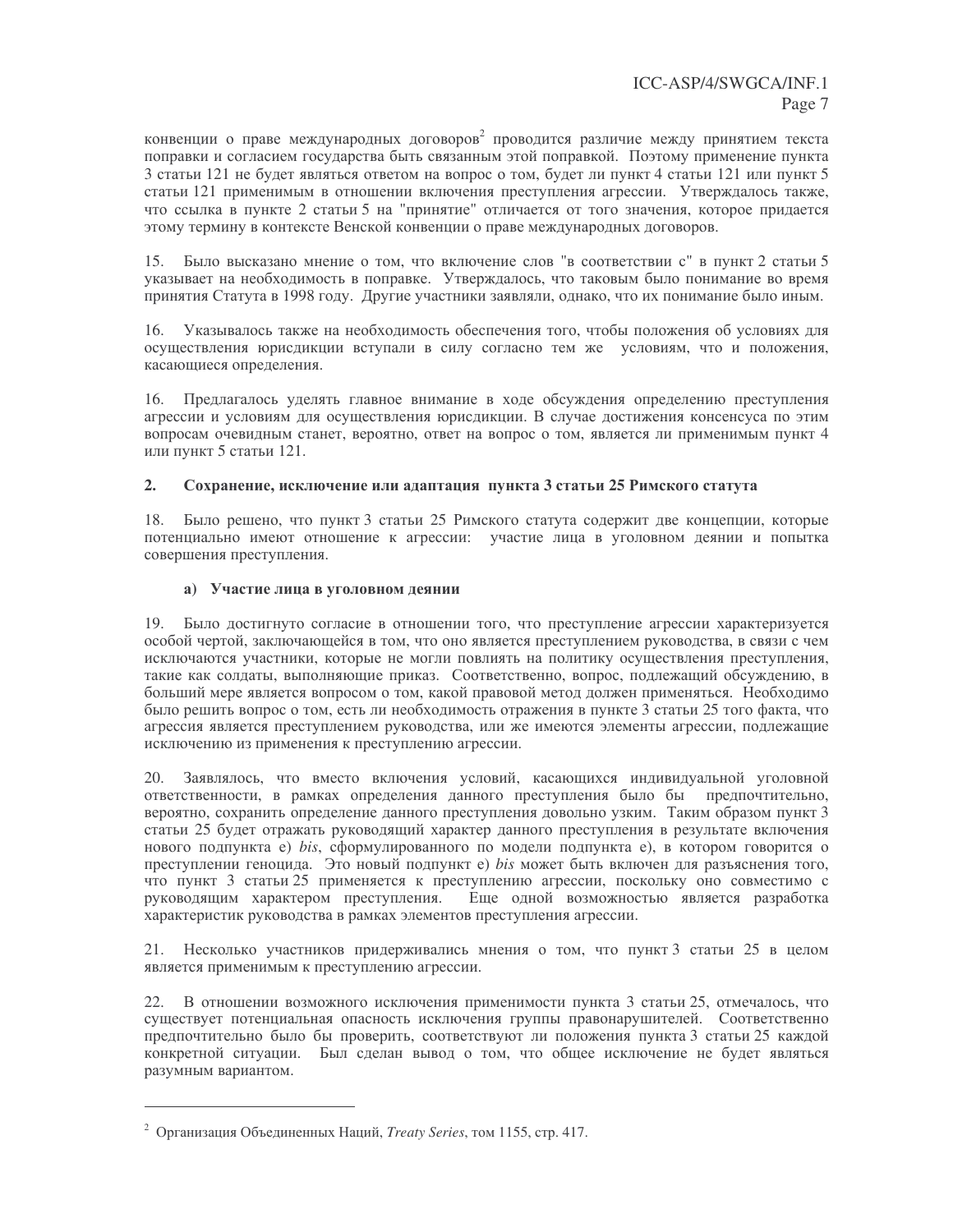23. Исключение пункта 3 статьи 25 будет оправданным только в свете аргумента, изложенного в пункте 39 доклада 2004 года, а именно что преступление агрессии не было совершено. Согласно этому мнению наилучшим решением этого вопроса является отнесение к компетенции судей вынесения определения в конкретных ситуациях относительно того, применять или не применять пункт 3 статьи 25.

24. Предлагалось решать этот вопрос следующим образом:

а) разработать краткое определение агрессии, оставив при этом охват соответствующих общих принципов уголовного права другими частями Статута, в частности статьей 25;

b) уточнить определение агрессии, содержащееся в документе Координатора, путем приведения в соответствие общих принципов уголовного права с другими положениями Статута; или

с) включить новый подпункт e) bis для разъяснения конкретной связи между преступлением агрессии и пунктом 3 статьи 25.

Некоторые участники считали, что необходимо, вероятно, включить положение,  $25$ гарантирующее применимость пункта 3 статьи 25.

26. В ходе обсуждения делалась ссылка на судебную практику Нюрнбергского и Токийского трибуналов, которая, как можно, вероятно, утверждать, кодифицировала обычное международное право и является, по-видимому, более соответствующей по сравнению с практикой специальных трибуналов, учрежденных в 1990-е годы, которые не касаются преступления агрессии.

27. Некоторые делегации высказали мнение о том, что вопрос участия связан скорее с вопросом методики подготовки формулировки, а не существа, и поэтому может учитываться в определении элементов преступления, в то время как некоторые делегации предостерегали против того, чтобы все переносилось на элементы преступления. Утверждалось, что подобный подход к участию мог бы иметь серьезные последствия для преступления агрессии. Если полностью исключить определение участия, то останется только коллективное участие. Это явится причиной непоследовательности в отношении преступления агрессии, которая не существует в случае других преступлений, таких как преступление против человечности, в отношении которого предусматривается не только определение коллективного участия, но и перечисляются также акты индивидуального участия.

28. Согласно этой точке зрения важно искать решение в первичном тексте, а не в элементах преступления. Необходимо разработать формулировку, которая будет признавать агрессию в качестве преступления руководства и одновременно определять, что означает индивидуальное участие в каждой ситуации, предусмотренной пунктом 3 статьи 25. Было достигнуто важное согласие в отношении того, что определение агрессии должно, по мере возможности, касаться как коллективного, так и индивидуального деяния.

29. Некоторыми участниками было также высказано мнение о необходимости большей ясности в отношении значения понятия "руководства", а также сферы его применения.

В результате обсуждения статьи 25 было внесено предложение<sup>3</sup> включить новый пункт 3 bis, 30. который будет гласить следующее:

"В отношении преступления агрессии, только лица, которые в состоянии фактически осуществлять контроль или руководство над политическими или военными действиями государства, несут уголовную ответственность и подлежат наказанию".

Этот предложение предполагало, что пункт 3 статьи 25 будет применим к преступлению  $31.$ агрессии и предназначен для обеспечения того, чтобы только руководители считались

<sup>&</sup>lt;sup>3</sup> См. предложение В в приложении I.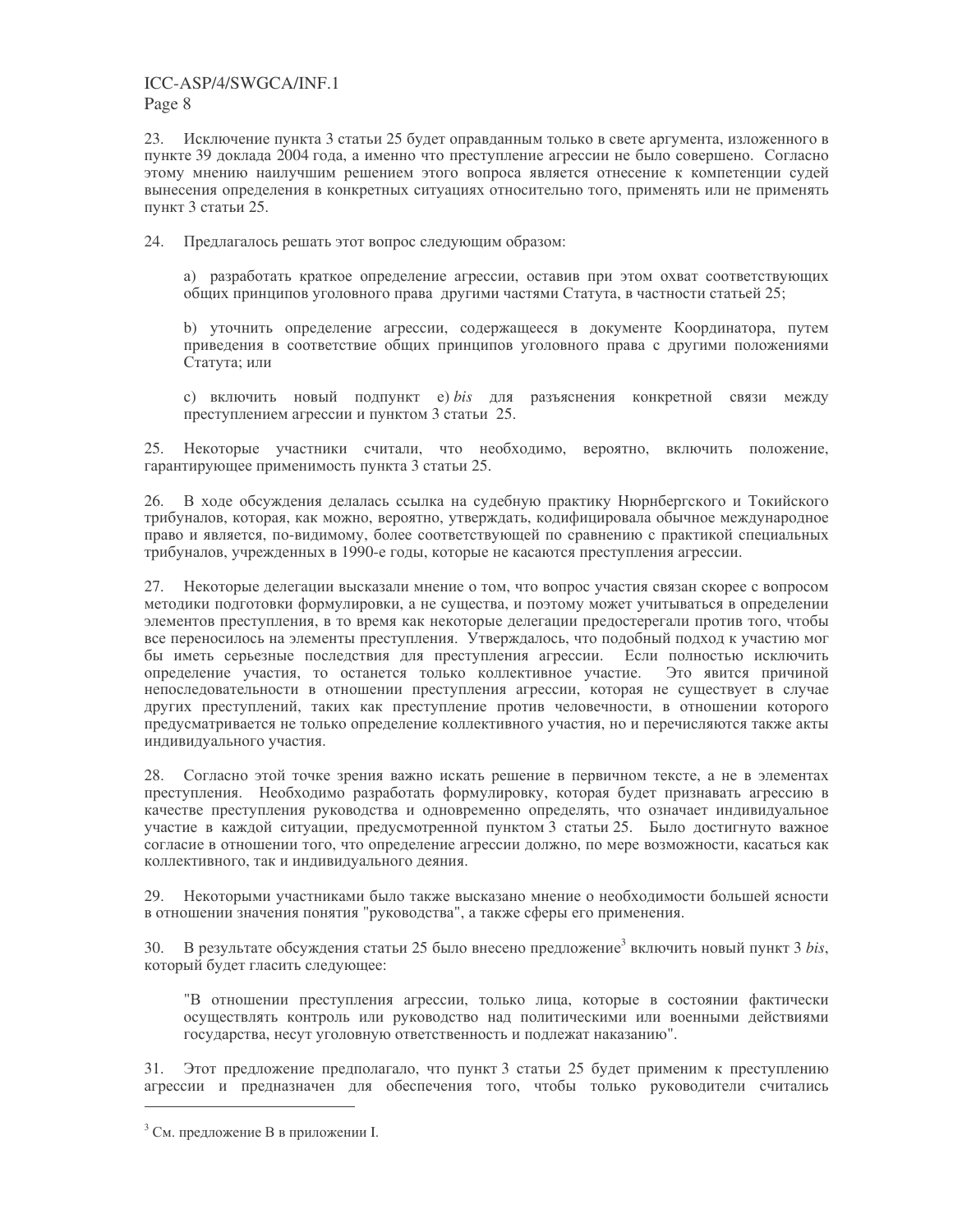ответственными за данное преступление. Новое предложение было предложено в качестве отдельного пункта, поскольку требование в отношении руководства необходимо соблюдать во всех случаях, в то время как пункт 3 содержит альтернативные требования, изложенные в подпунктах а)-d). Это предложение сочеталось с исключением элементов участия из начала документа Координатора при том понимании, что эти элементы будут охвачены пунктом 3 статьи 25.

32. На рассмотрение участников были также представлены два в некоторой степени похожих предложения о новой редакции указанного начала документа<sup>4</sup>.

### b) Попытка совершения преступления агрессии<sup>5</sup>

33. Было обращено внимание на необходимость проведения различия между: а) коллективным актом агрессии, который будет осуществляться государством; и b) индивидуальным актом участия в коллективном акте.

34. В связи с коллективным актом был задан вопрос о том, есть ли необходимость того, чтобы коллективный акт был завершен, или достаточной является попытка осуществления коллективного акта. Было высказано предложение о том, что этот вопрос, касающийся коллективного акта, следует рассматривать в рамках определения агрессии.

В отношении индивидуального акта участия в коллективном акте, был задан вопрос о том,  $35.$ является ли необходимым фактическое участие в коллективном акте или достаточной является попытка участия в коллективном акте. Было заявлено, что этот вопрос будет входить в сферу действия статьи 25, если это положение является применимым к преступлению агрессии.

36. Некоторые участники считали важным охватить попытку совершения преступления, особенно в силу того, что не следует предоставлять какой-либо дифференцированный режим разным типам преступлений в рамках юрисдикции Суда. Поскольку одна из целей включения преступления агрессии в Статут заключалась в сдерживании его совершения, имеет также необходимость сдерживания попытки его совершения. Соответственно пункт 3f) статьи 25 не создает никаких проблем в отношении преступления агрессии и поэтому его следует считать применимым.

37. В отношении возможной озабоченности по поводу чрезмерно широкой концепции попытки, в результате чего в юрисдикцию Суда будут подпадать несоответствующие ситуации, было отмечено, что имеются две гарантии для обеспечения надлежащего критерия. Первая заключает в требовании в отношении того, чтобы Канцелярия Прокурора анализировала конкретную ситуацию и не занималась уголовным преследованием не относящихся к делу попыток; второй является роль внешнего органа, который может быть, вероятно, призван выносить определение в отношении того, имел ли место акт агрессии.

38. С другой стороны, утверждалось также, что преступление агрессии заранее предполагает, что акт агрессии был завершен. При отсутствии подобного совершившегося акта не будет никакого преступления.

39. Был также поднят вопрос о том, может ли попытка уже охватываться ссылкой на планирование, подготовку или инициирование, которая содержится в определении. В то же время это было сочтено сомнительным, поскольку планирование в большей мере относится к материальному элементу преступления, а попытка отличается от подготовки или инициирования акта. Отмечалось также, что некоторые правовые системы не криминализируют планирование и подготовку преступления, при этом явным исключением является преступление терроризма; в то

<sup>&</sup>lt;sup>4</sup> См. предложения А и В в приложении I.

 $5$  См. также пункт 82.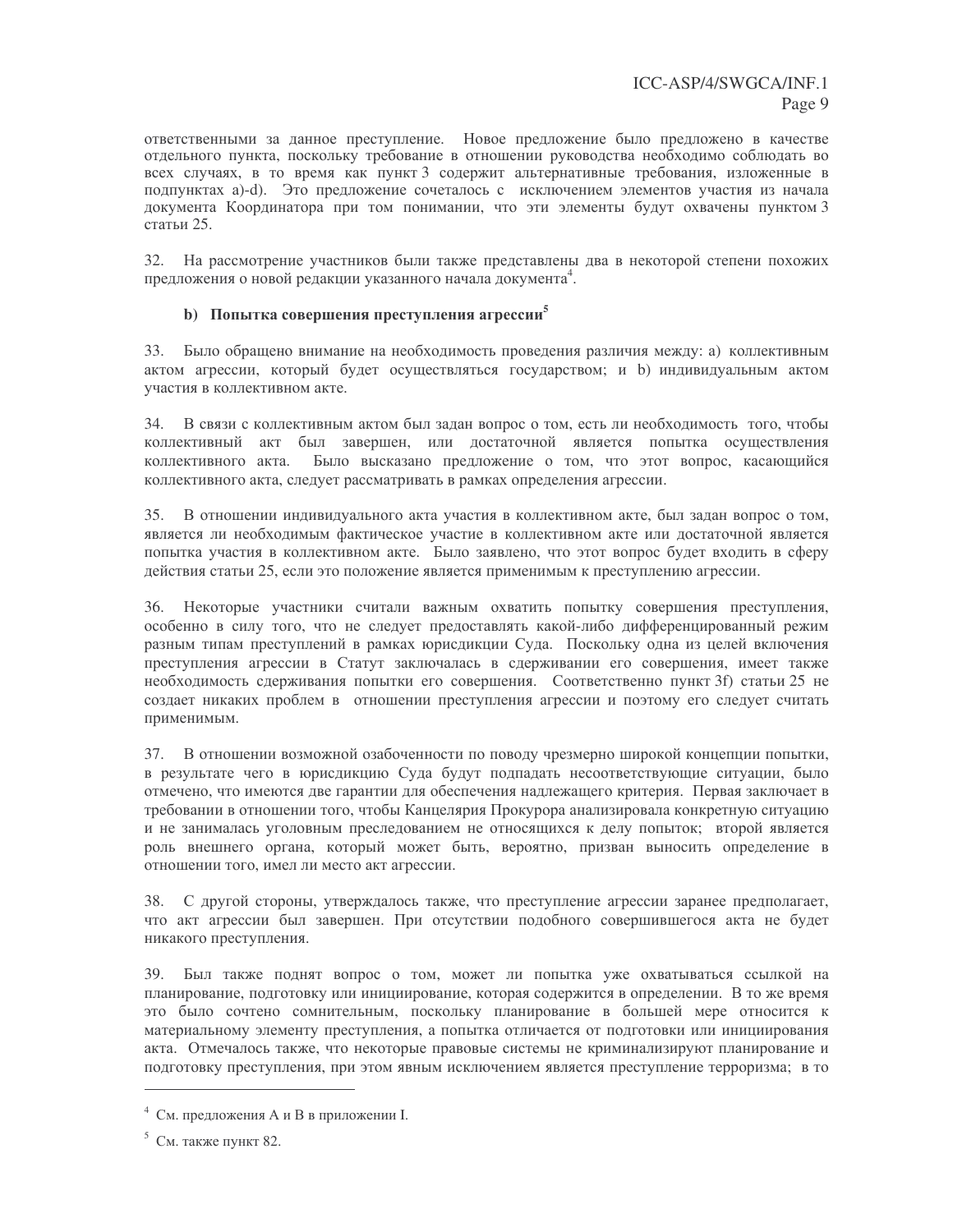же время попытка совершения преступления всегла является наказуемой. Кроме того, не ясно имели ли место в существующем прецедентном праве случаи рассмотрения попытки в качестве преступления. В этой связи отмечалось, что существующее прецедентное право не охватывает попытку, поскольку во всех случаях агрессия совершалась фактически. Внимание также обращалось на тот факт, что проект Кодекса преступлений против мира и безопасности человечества 1992 года<sup>6</sup>, подготовленный Комиссией международного права, также охватывает угрозу совершения агрессии, что отличается, однако, от попытки совершения преступления. Попытка не была, однако, включена в окончательный текст, принятый Комиссией в 1996 году.

40. Отмечалось, что концепция попытки является общей для многих правовых систем, и высказывалось мнение в пользу того, чтобы оставить вопрос о проведении различия между подготовкой, планированием и попыткой на рассмотрение Суда на основании пункта 3f) статьи 25.

Отмечалось, что судебная практика Нюрнбергского и Токийского трибуналов также 41. касалась планирования и участия, но в контексте актов, которые были завершены; в предложенном Координатором определении, основанном на определении, сформулированном Генеральной Ассамблеей Организации Объединенных Наций в 1974 году<sup>7</sup>, также рассматривался акт, который был завершен. Проводилось различие между планированием или подготовкой (ненаказуемыми сами по себе в качестве незавершенного преступления) и планированием и подготовкой как средством участия, которое делает вторичную сторону ответственной либо за попытку, либо за доведенное до конца преступление, в зависимости от того, что было сделано другими сторонами.

42. Кроме того подчеркивалось, что преступление агрессии неразрывно связано с совершением акта агрессии и что хотя с юридической точки зрения попытка может быть наказана, могут возникнуть значительные трудности в применении подобной концепции.

43. Согласно другой точке зрения, трудно обсуждать вопрос о попытке до решения вопроса об определении преступления агрессии; это является особенно важным в том случае, если обращаются к третьей стороне для вынесения определения в отношении того, что акт агрессии имел место.

#### $3.$ Сохранение, исключение или адаптация статьи 33 Римского статута

 $44.$ Многие участники считали, что статья 33 является применимой к преступлению агрессии, и высказались в пользу ее сохранения, с тем чтобы уменьшить озабоченность в отношении того, что некоторые правонарушители могли бы избежать судебного преследования. Это не будет, однако, затрагивать элемент руководства, присущий преступлению агрессии. Отмечалось, что исключение статьи 33 могло бы иметь эффект фактического расширения сферы применения ланного положения.

45. Согласно иному мнению, статья 33 не будет применимой к преступлению агрессии, которое является преступлением руководства, и поэтому не применима к отдельным лицам среднего или более низкого уровня. Некоторые участники считали, что в интересах обеспечения ясности положение, конкретно указывающее, что статья 33 не применяется к преступлению агрессии, заслуживает включения. Другие высказывали, однако, мнение о том, что, как и в случае многих других положений Статута, которые не всегда являются применимыми ко всем преступлениям, нет никакой необходимости делать специальную ссылку на ее неприменимость к преступлению

 $6$  Ежегодник Комиссии международного права, 1992 год. том II (2).

<sup>&</sup>lt;sup>7</sup> Резолюция 3314 (XXIX) Генеральной Ассамблеи от 14 декабря 1974 года.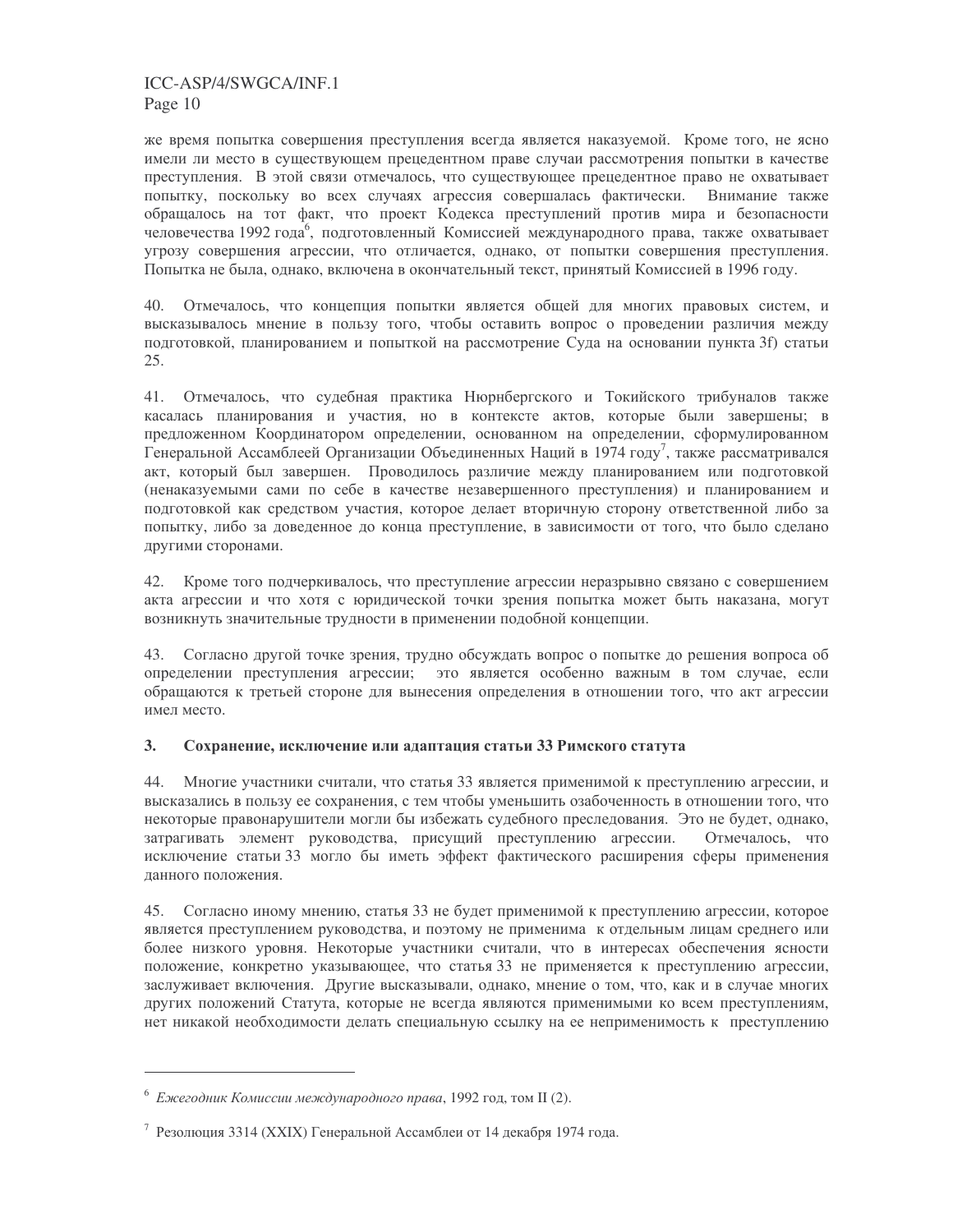агрессии. Роль Суда будет заключаться именно в том, чтобы вынести определение относительно того, будет ли применяться статья в конкретных случаях.

46. Предлагалось включить преступление агрессии в пункт 2. С другой стороны, прозвучал настоятельный призыв к проявлению определенной осторожности в свете того факта, что пункт 2 касается актов, которые явно направлены против гражданского населения, что не обязательно является тем случаем, когда совершено преступление агрессии.

#### $\mathbf{4}$ Сохранение, исключение или адаптация статьи 28 Римского статута

В ходе обсуждения этой статьи повторилась логика аргументов, высказанных при 47. рассмотрении статьи 33. Большинство участников разделяли мнение о том, что статья 28 является неприменимой в силу как существа, так и характера данного преступления; агрессия, в том виде, в котором она сформулирована в Статуте, является преступлением руководства. В тоже время отсутствует согласие в отношении того, есть ли необходимость отражать неприменимость в Статуте.

48. Был поднят вопрос о том, может ли быть применимым это положение в случае бездействия руководителя, который мог бы, вероятно, помешать совершению преступления. В ответ на этот вопрос было заявлено, что описанная ситуация могла бы быть урегулирована путем внесения изменений в начало предложения Координатора, например, путем исключения слова "активно".

49. В ходе обсуждения неоднократно ставился вопрос о конкретном указании на неприменимость статьи 28. Вновь была выражена озабоченность по поводу очевидного исключения применимости определенных статей, поскольку эта работа потребует полного пересмотра Статута для определения того, что является и что не является применимым к преступлению агрессии, и это также создаст негативный прецедент в результате косвенной ссылки на то, что положение является применимым, если оно не было исключено.

50. Утверждалось также, что следует включить формулировку статьи 16 проекта Кодекса преступлений против мира и безопасности человечества<sup>8</sup>.

#### 5. Сохранение, исключение или адаптация статьи 30 Римского статута

51. После напоминания об осуждении вопроса, касающегося использования выражения "намеренно и сознательно" в предварительном определении, содержащемся в пункте 55 доклада 2004 года, участники согласились с тем, что статья 30 является правилом, действующим по умолчанию, которое должно применяться, если не оговорено иное. В этой связи соответствующая фраза в начале предложения Координатора может быть исключена.

#### Предварительные обсуждения по другим вопросам, касающимся Римского статута  $\mathbf{C}$ .

#### 1. Часть 5. Расследование и уголовное преследование

52. Было решено, что Часть 5 Статута не требует в настоящее время какого-либо изменения в отношении преступления агрессии. В этой связи отмечалось отсутствие необходимости иного рассмотрения этого преступления по сравнению с другими преступления, входящими в юрисдикцию Суда.

<sup>&</sup>lt;sup>8</sup> Статья 16 гласит: «Лицо, которое как руководитель или организатор активно участвует или отдает приказ о планировании, подготовке, начале или проведении агрессии, совершаемой государством, несет ответственность за преступление агрессии». Ежегодник Комиссии международного права, 1996 год, том 2 (2).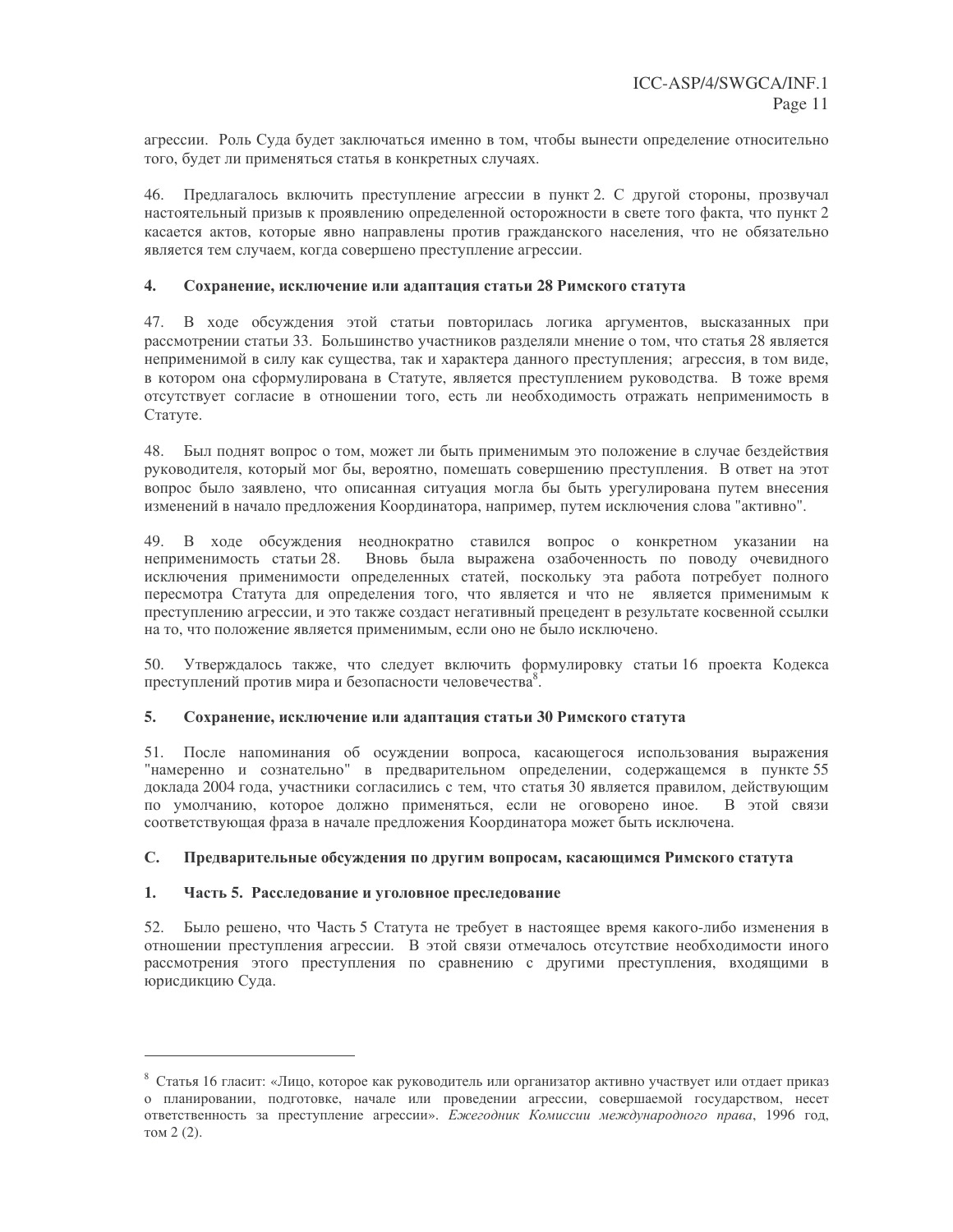53. В то же время указывалось, что вопрос о статье 53 мог бы быть рассмотрен заново, если будет принято решение о том, чтобы отвести третьему органу роль, связанную с осуществлением юрисдикции Суда в отношении преступления агрессии.

#### $2.$ Положения, касающиеся информации о национальной безопасности

54. Не отмечалось никаких серьезных проблем с применимостью статей, касающихся информации о национальной безопасности, в частности в отношении пункта 3 статьи 57, статьи 72, пункта 4 статьи 93 и пункта 5 статьи 99. Был поднят, однако, один вопрос в связи со статьей 73. Выраженная озабоченность касалась вопроса о том, будет ли государство, у которого Суд запросил информацию, связано, тем не менее, положением, предусматривающим, что он запрашивает согласие государства, которое раскрыло конфиденциальную информацию, в тех случаях, когда это государство является государством-агрессором. В этой связи было заявлено, что если запрошенное государство направляет данную ситуацию в Суд, у него не возникнут, вероятно, трудности с раскрытием информации третьей стороны. Кроме того, если запрошенное государство не является Стороной Статута, оно не будет связано этим положением. Кроме того, напоминалось, что положения о национальной безопасности являются итогом деликатного и трудного компромисса, и в лучшем случае должны быть оставлены без изменения.

55. Было решено, что нет смысла вновь рассматривать эти положения в свете определения преступлений агрессии.

#### D. Определение и условия для осуществления юрисдикции

Председатель предложил в первую очередь рассмотреть элементы преступления, а затем 56. перейти к обсуждению определения преступления агрессии. Это вызвало предварительное обсуждение вопроса о предпочтительности начала обсуждения элементов преступления до того, как было начато любое обсуждение определения самого преступления агрессии. Было высказано мнение о том, что будет трудно комментировать некоторые из элементов преступления, предложенные в тексте Координатора, которые отражают, по-видимому, пункты, которые должны быть частью определения.

57. С другой стороны, некоторые участники считали, что обсуждение элементов в первую очередь будет способствовать определению порядка обсуждения преступления агрессии и определения агрессии.

58. Несмотря на широкое признание того факта, что эти два вопроса являются взаимосвязанными и не могут быть разделены четким образом, было достигнуто согласие в отношении предложения Председателя о том, чтобы обсуждение было построено вокруг следующим вопросов:

- а) права обвиняемого в отношении определения акта агрессии внешним органом;
- b) должно ли существовать предварительное определение акта агрессии до того, как Суд сможет осуществлять юрисдикцию, и если должно, то что является надлежащим органом для вынесения такого определения;
- с) должно ли определение агрессии быть конкретным или общим.

59. Было также достигнуто понимание в отношении того, что могут быть рассмотрены все другие вопросы, связанные с документом Координатора, и что перечень вопросов, предложенный Председателем, не является исчерпывающим.

#### $1.$ Права обвиняемого во время предопределения

Указывалось, что при любом обсуждении в отношении предопределения того, был ли 60. совершен акт агрессии, необходимо руководствоваться соображениями надлежащей процедуры. В частности утверждалось, что предопределение акта агрессии должно соблюдать права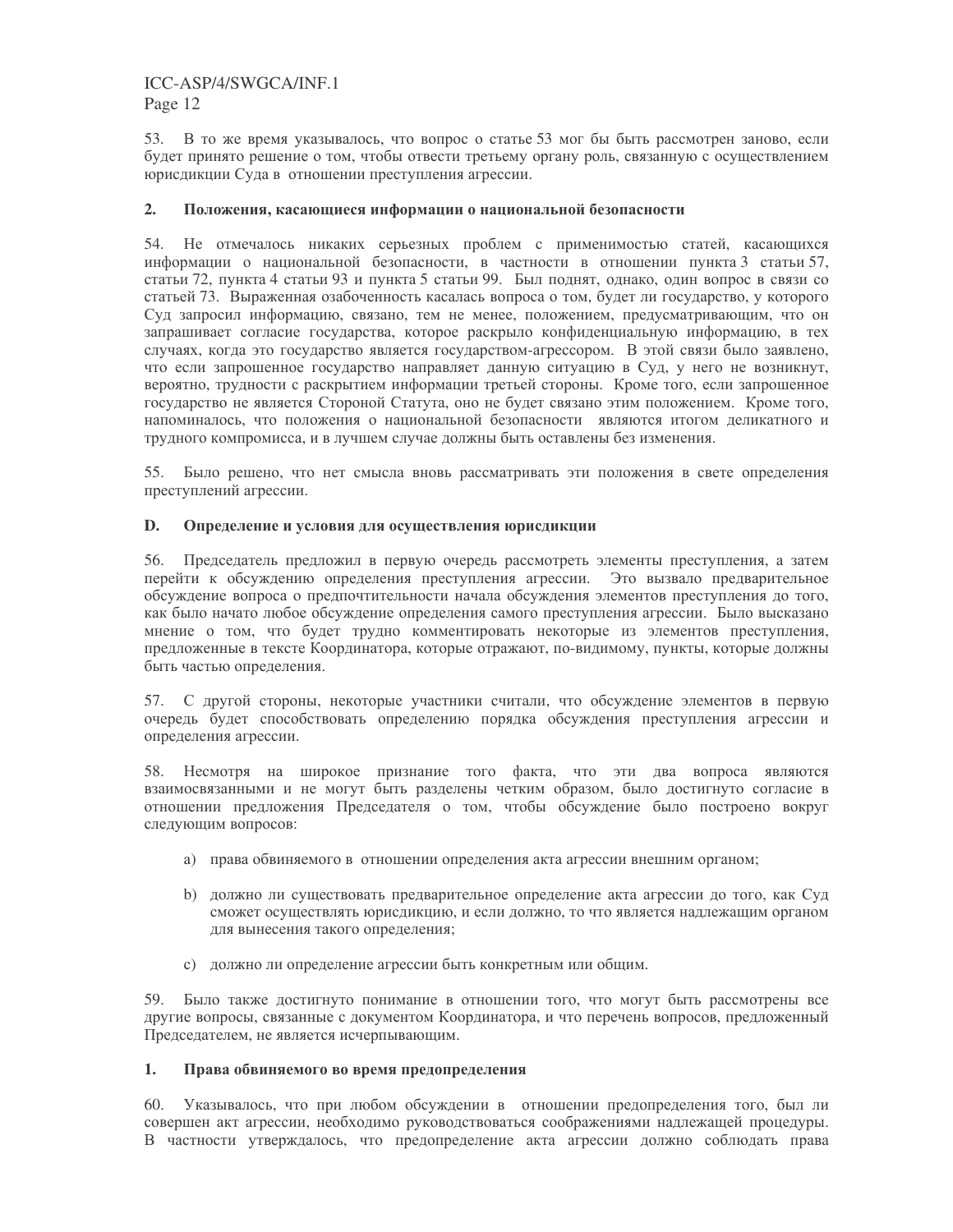обвиняемого. Противный подход не будет соответствовать пункту 1 і) статьи 67 Статута или праву прав человека, особенно статье 14 Международного пакта о гражданских и политический правах. Участники согласились с тем, что права подсудимого, предусмотренные в Статуте, должны гарантироваться при любых обстоятельствах, в том числе в связи с предварительным определением органом, иным нежели Суд.

61. В этой связи было высказано мнение о сомнительности того, что обвиняемому будет предоставлен доступ в Совет Безопасности, для того чтобы дать ему возможность оспорить подобное определение. С этим связан вопрос о том, будет ли это оспаривание проходить в органе, выносящим определение, или в Международном уголовном суде. В этой связи указывалось, что Совет Безопасности может, тем не менее, в первую очередь нести ответственность за вынесение определения в отношении того, был ли совершен акт агрессии. В Статуте или общем международном праве не будет ничего, что помешает обвиняемому отменить или оспорить подобное заключение в ходе производства в Суде. Действительно имеется довод о том, что предварительное определение органом, иным нежели Суд, не снимет с Суда его ответственности. Указывалось, что основания для предоставления контрдоказательств могут также определяться статьями 30 и 31 Статута.

Указывалось, что конфликт между Судом и Советом Безопасности может возникнуть в тех 62. случаях, когда Суд определяет отсутствие какого-либо основания для уголовного преследования, поскольку акт агрессии не был совершен, вопреки заключениям Совета Безопасности. Четко указывалось, что подобный конфликт является нежелательным. Хотя признавалось, что существует необходимость защиты прав обвиняемого, важным считалось также предотвратить смешение прав обвиняемого с определением юрисдикции. Необходимо четко установить точку пересечения между индивидуальной ответственностью, с одной стороны, и ответственностью государства, с другой стороны.

#### $2.$ Предварительное определение акта агрессии до того, как Суд сможет осуществлять юрисдикцию, а соответствующий орган вынести такое определение

63. Была сделано ссылка на положение пункта 2 статьи 5, касающееся условий, согласно которым Суд осуществляет юрисдикцию в отношении преступления агрессии. В этой связи указывалось, что пункт 2 статьи 5 нуждается в положении о преступлении агрессии, чтобы соответствовать положениям Устава Организации Объединенных Наций. Несмотря на общее согласие о том, что любые положения о преступлении агрессии должны соответствовать Уставу, наблюдались существенные расхождения во мнениях относительно того, предполагает ли это необходимость предварительного определения акта агрессии и входит ли подобное определение в исключительную компетенцию Совета Безопасности.

64. Участники уделили главное внимание документу для обсуждения 2002 года, предложенному Координатором<sup>9</sup>, в котором предлагалось, что определение существования акта агрессии надлежащим органом должно стать предварительным условием для осуществления юрисдикции Суда в дополнение к предварительным условиям, содержащимся в статье 12 Статута. Утверждалось, что подобное определение должно иметь только процедурный, а не обязательный характер для Суда. Если оно будет обязательным, то оно будет иметь значительные последствия для прав обвиняемого.

65. В отношении органа, который должен выносить предварительное определение, высказывались разные точки зрения о том, должен ли это быть только Совет Безопасности или же это определение могло бы также выноситься любым органом, таким как Международный Суд, Генеральная Ассамблея Организации Объединенных Наций или Ассамблея государствучастников. Выявилось наличие двух подходов: один в пользу исключительной компетенции Совета Безопасности, и второй – в поддержку подобной компетенции также и других органов.

<sup>&</sup>lt;sup>9</sup> PCNICC/2002/Add.2.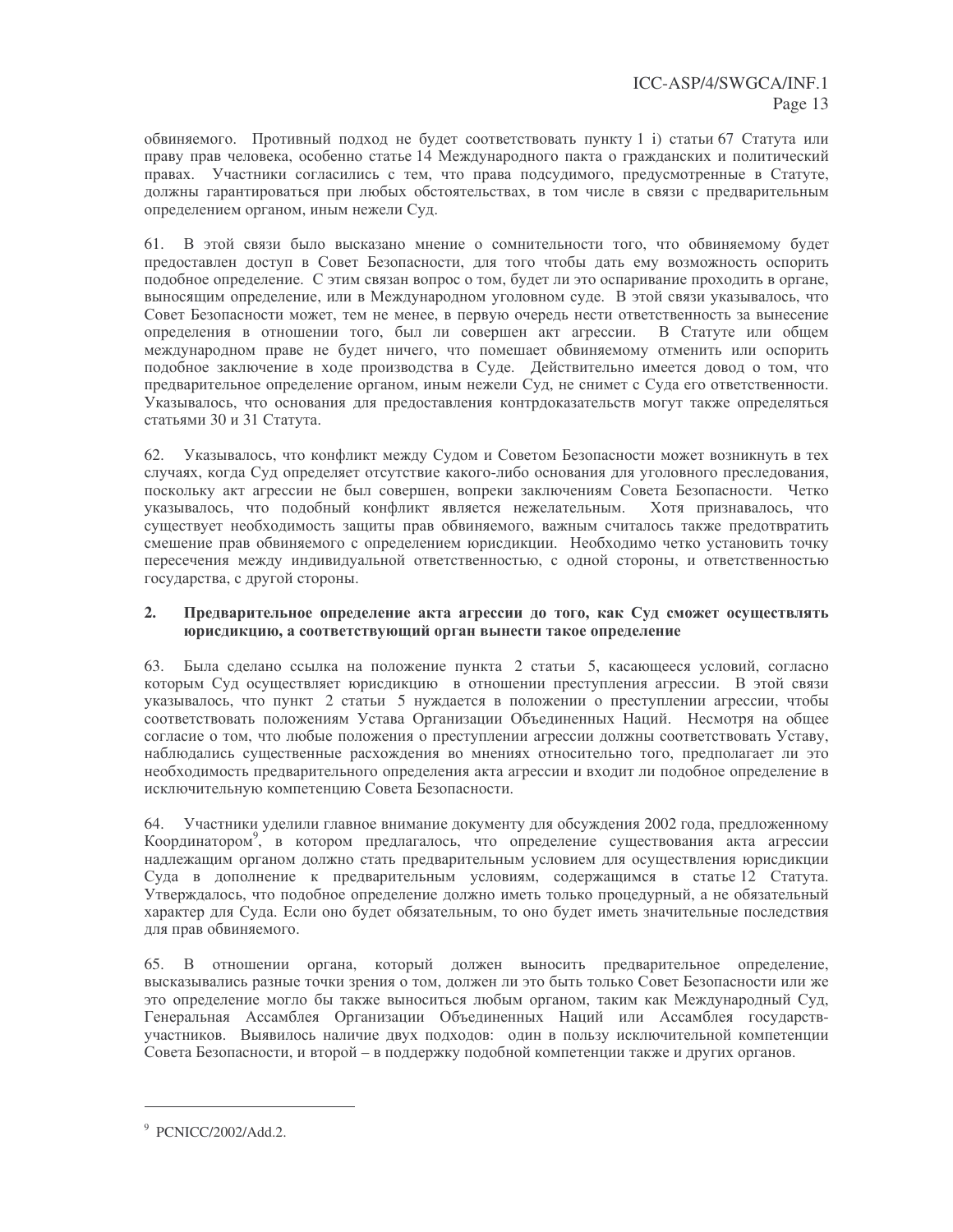66. Согласно первому подходу Совет Безопасности в соответствии со статьей 39 Устава Организации Объединенных Наций обладает исключительной компетенцией определять "существование любой угрозы миру, любого нарушения мира или акта агрессии" и принимать решение о надлежащих мерах для восстановления международного мира и безопасности; эта исключительная компетенция должна соблюдаться в положениях, касающихся преступления агрессии.

67. Утверждалось также, что это определение не может выноситься любым другим органом, таким как Генеральная Ассамблея или Международный Суд, поскольку только именно Совет Безопасности может принимать обязательные решения о существовании акта агрессии. В частности, утверждалось, что предоставление подобной компетенции Международному Суду нарушит равновесие в Уставе и будет противоречить Римскому статуту.

68. С другой стороны, были выражены серьезные оговорки в отношении предопределения Советом Безопасности до того, как Суд может осуществлять юрисдикцию. Была выражена озабоченность по поводу того, что подобное предварительное условие могло бы помешать разработке независимого определения преступления агрессии, особенно когда подобное определение будет выноситься органом, мотивированным скорее политическими, а не правовыми соображениями. Значительное предпочтение отдавалось тому, чтобы вместо этого подобное определение выносилось судебным органом.

69. Указывалось, что даже если допустить, что должно быть предопределение, вынесенное другим органом, в существующем международном праве нет ничего, что давало бы Совету Безопасности исключительное право на вынесение подобного определения. В этой связи отмечалось также, что в пункте 2 статьи 5 Статута отсутствует ссылка на статью 39 Устава. Те, кто сомневался в том, что Устав наделяет исключительной компетенцией Совет, заявляли, что в лучшем случае он предоставляет первичную компетенцию, в то время как определения могут также выноситься другими органами, такими как Генеральная Ассамблея или Международный Суд, как это случалось в прошлом. Утверждалось также, что статья 39 Устава ограничивается определением того, имел ли место акт агрессии, с целью принятия мер и сохранения мира и безопасности, а не с целью санкционирования акта судебной власти.

70. Указывалось также, что Генеральная Ассамблея смогла принять резолюцию 3314 (XXIX) несмотря на статью 39 Устава. Кроме того делалась ссылка на резолюцию Генеральной Ассамблеи Организации Объединенных Наций "Единство в пользу мира"<sup>10</sup>, а также на последующую практику Генеральной Ассамблеи, в рамках которой было принято решение о том, что в определенных случаях имела место агрессия. В этой связи упоминалось о том, что в последних решениях Международного Суда также подтверждалась компетенция Генеральной Ассамблеи в этой области.

71. Заявлялось, что, соответственно, осуществление юрисдикции Судом не должно быть привязано к определению, выносимому Советом Безопасности, а также не должно быть соображениями Совета Безопасности, за исключением обстоятельств, ограничено предусмотренных статьей 16 Статута. Озабоченность в отношении исключительной компетенции была также основана на том факте, что постоянные члены Совета Безопасности могут наложить вето на предложенное определение о том, что акт агрессии имел место, и таким образом заблокировать уголовное расследование и преследование. Поскольку агрессия является преступлением руководства, это может угрожать принципу, в соответствии с которым все обвиняемые имеют в своем распоряжении аналогичные правовые ресурсы, независимо от их гражданства.

72. Некоторые делегации заявляли, что в идеальном варианте определение акта агрессии следует оставить на усмотрение самого Суда. Они признали, однако, что Совет Безопасности обладает компетенцией согласно статье 39 Устава, хотя и не исключительной.

<sup>&</sup>lt;sup>10</sup> A/RES/377 (V) от 3 ноября 1950 года.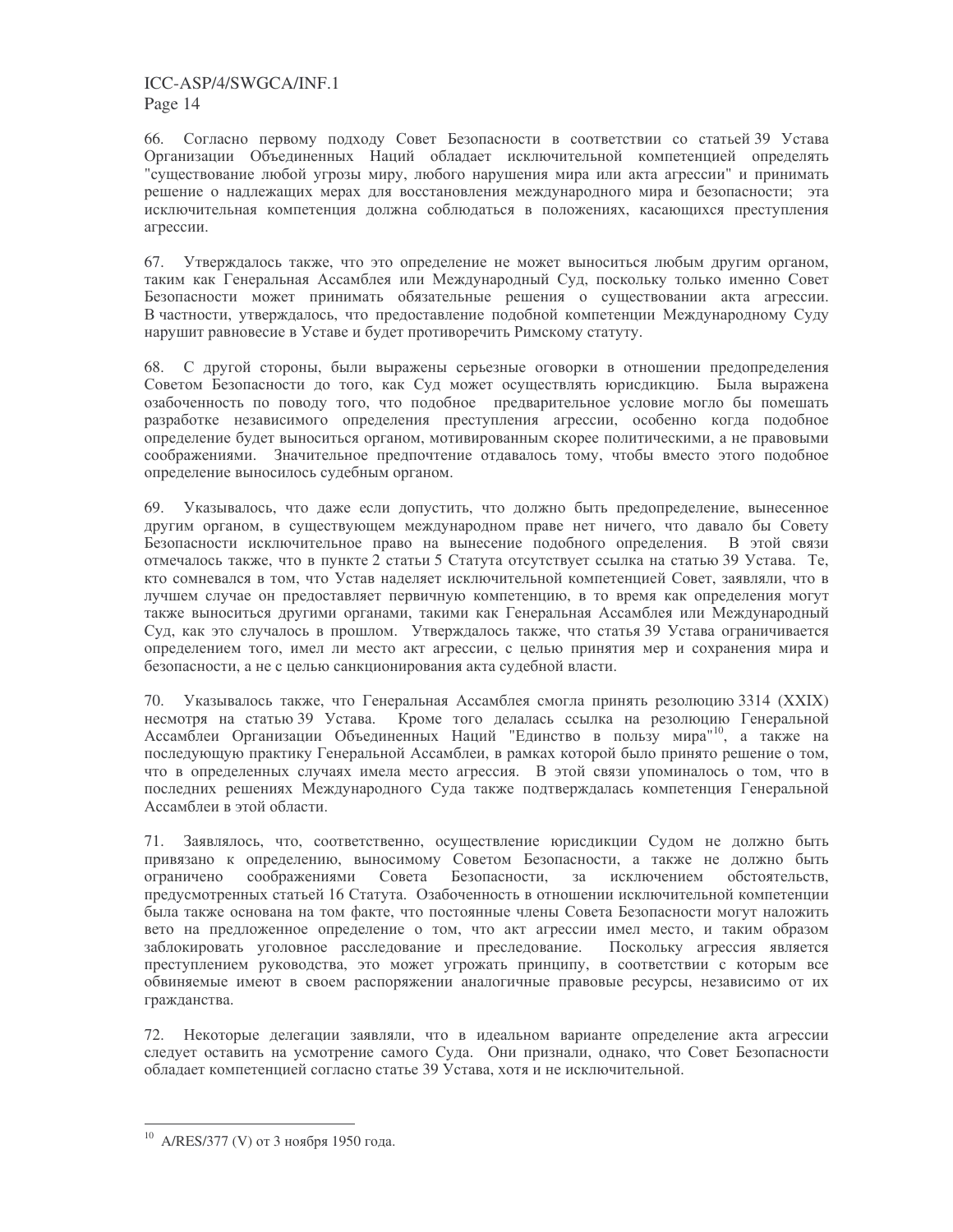73. Во время обсуждения рассматривался также вопрос о том, что случилось бы, если бы Совет Безопасности не смог вынести определение о том, что акт агрессии имел место. Отмечалось, что если толковать положения статьи 39 Устава в качестве предоставляющих исключительную компетенцию Совету Безопасности, то Суд будет оставлен в состоянии паралича, поскольку он не сможет продолжать работу без предварительного определения, вынесенного Советом.

74. Несмотря на то, что не было достигнуто никакого соглашения по вопросу об идеальном направлении действий, которого необходимо придерживаться в подобных ситуациях, утверждалось, что подобное развитие событий будет подрывать эффективность и независимость Суда. В этой связи было высказано мнение о том, что Суд уже обладает юрисдикцией в отношении преступления агрессии в соответствии со статьей 5 Статута. Таким образом Прокурор компетентен либо обратиться в Совет Безопасности или другой компетентный орган с данным вопросом, либо добиваться расследования, за исключением того случая, когда этот вариант исключается согласно процедуре, предусмотренной в рамках статьи 16 Статута. Таким образом, Совет Безопасности может всегда сослаться на статью 16 Статута в связи с определением акта агрессии.

#### $3.$ Определение преступления агрессии: общее или конкретное

75. Состоялось широкое обсуждение вопроса о том, должно ли быть определение преступления агрессии общим или конкретным (т.е. сопровождаться списком, подобным тому, который содержится в резолюции 3314 (XXIX) Генеральной Ассамблеи Организации Объединенных Наций). Предпочтение в значительной мере отдавалось общему подходу.

#### $\overline{4}$ . Предлагаемые редакционные изменения для начала документа Координатора

Отмечалось, что цель предложенных редакционных изменений<sup>11</sup> состояла в исключении из документа Координатора элементов, которые уже охвачены другими положениями Статута, в частности, пунктом 3 статьи 25 и статьей 30. В отношении различия между предложенными редакционными изменениями, отмечалось, что в предложении А делается ссылка на лицо, которое "активно участвует" в акте агрессии, а в предложении В делается ссылка на лицо, которое "вовлекло государство" в акт агрессии.

77. Указывалось, что основная цель предложений состоит в определении элемента поведения actus reus, при том понимании, что вопрос об индивидуальной уголовной ответственности рассматривается в рамках пункта 3 статьи 25.

78. По мнению ряда участников эти предложения являются полезными и заслуживают дальнейшего обсуждения. Среди вопросов, вызывающих озабоченность по поводу этих предложений, был упомянут тот факт, что, в результате исключения слов "планировании, подготовке, инициировании или осуществлении", они вызывают значительный отход от той связи. которую текст Координатора сохранил с Нюрнбергскими принципами - проблема, которая заслуживает тщательного рассмотрения.

Другие участники придерживались мнения о том, что Римский статут значительно 79. продвинул предыдущую доктрину в таких областях, как военные преступления, и что подобный прогресс также необходим в отношении преступления агрессии. Это необходимо, поскольку в Нюрнбергских принципах завершенный акт агрессии берется в качестве отправного пункта, в то время как в Статуте должны быть определено то, что является агрессией в будущем. Наличие "общей части" (Часть 3) в Статуте явилось новым отправным элементом в разработке документа на международном уровне, что необходимо принимать во внимание.

<sup>&</sup>lt;sup>11</sup> См. приложение I.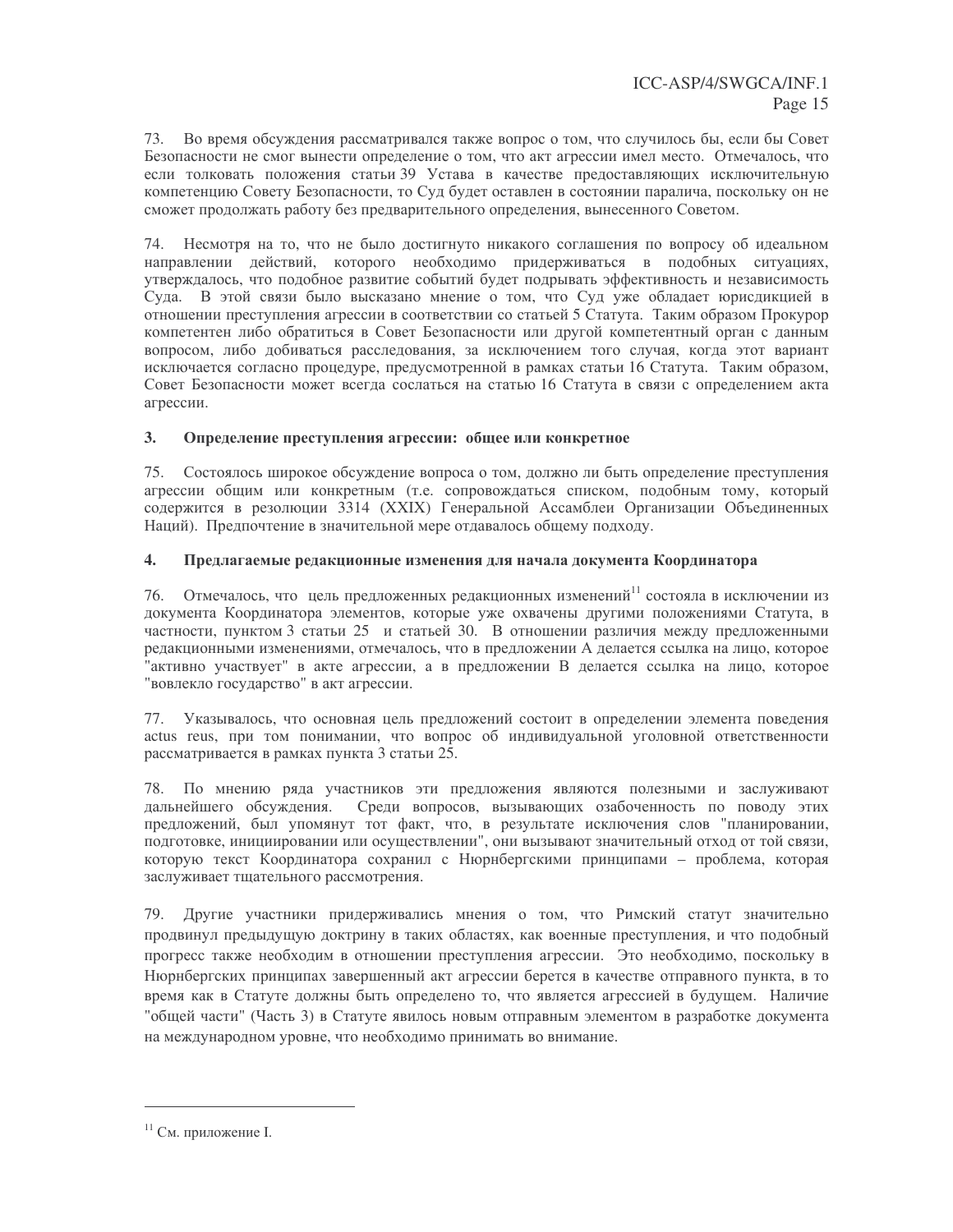80. Еще одним вызывающим озабоченность вопросом явилась необходимость более точной формулировки того, каким образом в предложенных редакционных изменениях будут рассматриваться планирование и подготовка как возможные части преступления агрессии; в частности был поднят вопрос о том, будут ли должным образом охвачены в предложенных редакционных изменениях планирование и подготовка, осуществленные десятилетия тому назад. В этой связи было заявлено, что предложение В будет охватывать планирование и подготовку только в том случае, если акт агрессии был осуществлен, и что другие положения, такие как подпункты b) и f) пункта 3 статьи 25, могли бы быть полезными для рассмотрения ситуаций, в которых этот акт не был завершен.

81. Еще один вопрос состоял в том, охватывают ли предложенные определения случай бездействия, поскольку будут применяться подпункты b) и c) пункта 3 статьи 25. Упоминалось также, что вопрос бездействия было бы лучше всего оставить на усмотрение самого Суда, как это делается в отношении других преступлений.

82. В отношении "попытки" совершения преступления агрессии, подчеркивалось, что подпункт f) будет относиться только к попытке лица принять участие в коллективном акте, а не к коллективному акту как таковому. Отмечалось, что попытка совершения самого коллективного акта может, однако, быть охвачена в начале определения. Согласно другому мнению, хотя попытка государства совершить акт агрессии заслуживает наказания, на практике это окажется трудным делом, поскольку акт агрессии является обстоятельственным элементом отдельного преступления. Было высказано мнение о том, что наказание попытки совершения акта агрессии является желательным, и в то же время заявлялось также, что это окажется невозможным в случае положения, требующего предопределения подобного акта со стороны органа, иного нежели Суд.

Были также сформулированы некоторые редакционные замечания, в частности в отношении 83. предложения В, где неподходящим является, по-видимому, использование слова "вовлекающие". В одном из вариантов предлагалось исключить термин "руководство" в первой части и использовать его для замены слова "вовлечение". Было решено, однако, что необходимо проверить происхождение формулировки по вопросу преступления руководства до ее изменения. В то же время было также предложено сохранить термин "вовлекать" в качестве символазаполнителя до тех пор, пока не будет согласован более подходящий термин.

Некоторые участники приветствовали подход, связанный с отходом от логики документа 84. Координатора, хотя другие считали, что необходимо выяснить, охватываются ли новыми предложениями все вопросы, рассмотренные в предложении Координатора.

85. В отношении определения, фигурирующего в предложении А, было высказано предпочтение исключению слова "активно", которое будет, возможно, касаться вопроса бездействия.

86. Отмечалась необходимость дальнейшего рассмотрения некоторых концептуальных вопросов, таких как вопросы, касающиеся планирования и подготовки, а также вопроса о применимости понятия "попытка" к преступлению агрессии. Тем не менее, было решено, что статья 25 должна применяться к преступлению агрессии.

#### $E_{\bullet}$ Будущая работа

#### $1.$ Выделение времени на очередных сессиях Ассамблеи государств-участников

87. Участники выразили озабоченность по поводу того, что время, выделяемое Специальной рабочей группе в рамках сессий Ассамблеи государств-участников, является недостаточным.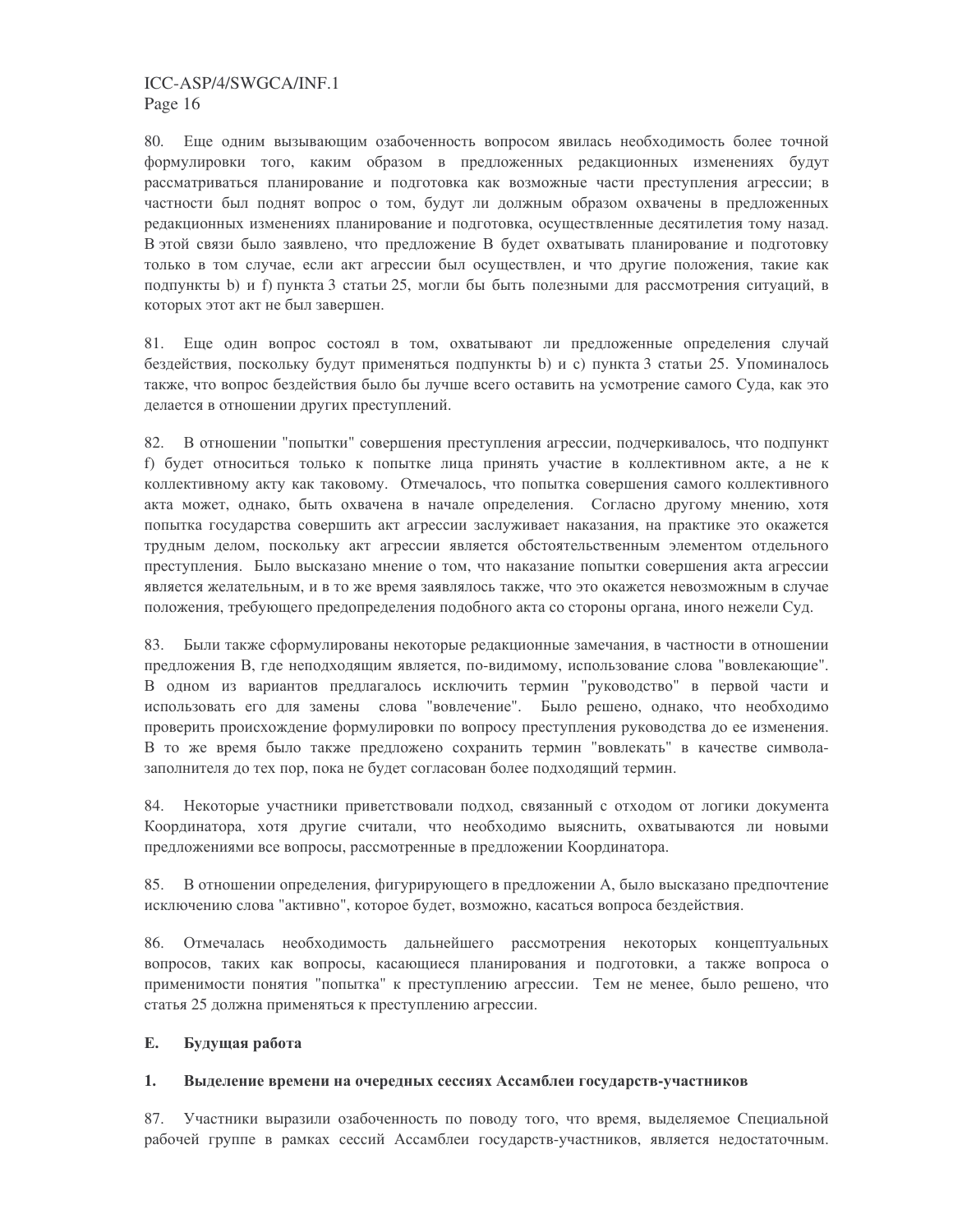Участники решили, что, начиная с ее пятой сессии в 2006 году, Ассамблее следует выделять минимум два полных дня для совещаний Специальной рабочей группы без проведения каких-либо параллельных совещаний по другим вопросам. Еще одним позитивным моментом явилось бы обеспечение полноценного обслуживания в области устного и письменного перевода для официальных совещаний Ассамблеи.

#### $2.$ Место проведения совещаний Специальной рабочей группы по преступлению агрессии

В связи с местом проведения обсуждался вопрос, следует ли проводить будущие 88. официальные совещания Специальной рабочей группы в Гааге или в Нью-Йорке. Некоторые участники утверждали, что Гаага является местопребыванием Суда и поэтому естественным местом для проведения сессий и совещаний Ассамблеи государств-участников и Специальной рабочей группы. Рядом участников подчеркивалась необходимость предоставления самых широких возможностей для участия всех государств, а не только государств-участников, и отмечалось, что более широкий состав участников может быть обеспечен в Нью-Йорке. Отмечалось, что некоторые региональные группы характеризуются весьма ограниченным присутствием на совещаниях в Гааге и будут гораздо лучше представлены, если Рабочая группа будет проводить свои совещания в Нью-Йорке. Заявлялось, что необходимо установить для Специальной рабочей группы то же самое место проведения ее совещаний, что и для Ассамблеи в целом, и что обсуждение могло бы проводиться более эффективным образом в рамках Ассамблеи.

#### $3.$ Будущие межсессионные совещания

89. Было достигнуто соглашение в отношении того, что проведение неофициальных межсессионных совещаний оказалось весьма полезным и в значительной мере способствовало Констатировалось наличие весьма позитивного поступательного момента, который работе. необходимо сохранить. В этой связи было решено, что неофициальные межсессионные совещания следует по-прежнему проводить в будущем и что идеальным местом для подобных совещаний является Принстонский университет. Совещание с сожалением отметило, что Кубе вновь отказано в разрешении приехать в Принстон для участия в работе совещания, несмотря на усилия Председателя Ассамблеи и Председателя Специальной рабочей группы. По техническим причинам невозможным оказалось также в этом случае установить видеосвязь между Нью-Йорком и Принстоном, чтобы обеспечить, по меньшей мере, частичное участие. Отмечалось, что недалеко проведение Обзорной конференции, и что дальнейшие межсессионные совещания будут необходимыми для своевременного завершения работы Специальной рабочей группы, даже при условии выделения большего количества времени на очередных сессиях Ассамблеи.

#### $\overline{4}$ . План лействий

 $90.$ В отношении плана действий, совещание постановило, что Специальной рабочей группе необходимо завершить ее работу задолго до проведения Обзорной конференции. Это позволит провести необходимые внутренние консультации и обеспечить необходимую политическую обстановку на Конференции для принятия положений о преступлении агрессии. Поэтому было решено, что Специальной рабочей группе следует завершить ее работу самое позднее за 12 месяцев до проведения Обзорной конференции.

#### 5. Последующие меры и подготовка будущей работы

91. В отношении последующих мер по реализации итогов обсуждений в Принстоне, совещание согласилось в принципе учредить "виртуальную рабочую группу", что даст возможность государствам достичь прогресса в проведении их обсуждений вне рамок очередных и межсессионных совещаний, при том понимании, что подобные возможности связи для рабочей группы при помощи электронных средств будут открыты для всех заинтересованных государств. Председателю было поручено рассмотреть наиболее оптимальный способ учреждения подобной группы.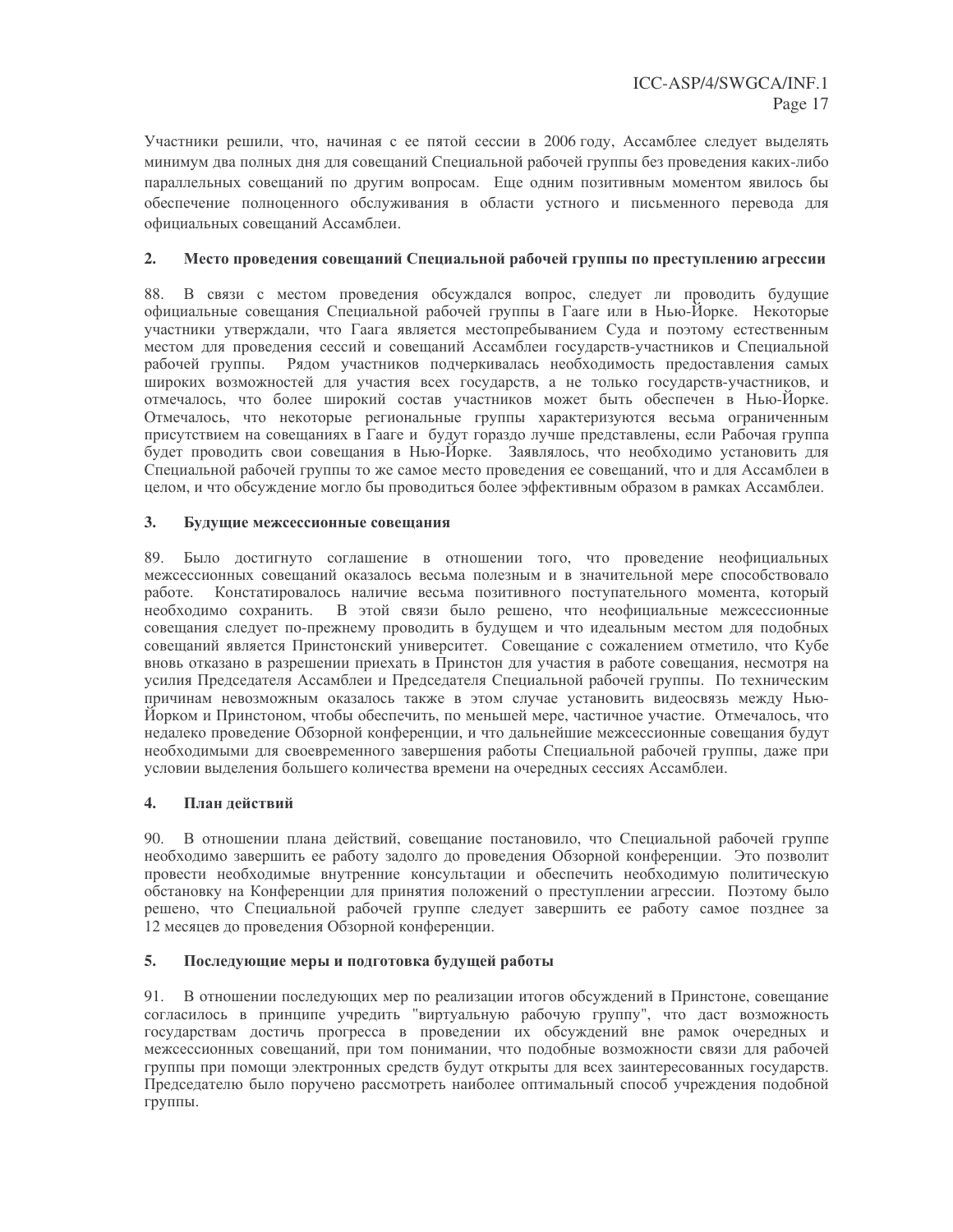92. В отношении подготовки будущей работы, было предложено четко организовать обсуждение на следующем совещании Специальной рабочей группы, как это было сделано на данном межсессионном совещании. Совещание поручило Председателю подготовить проект списка тем и вопросов для рассмотрения на будущих совещаниях.

 $*$   $*$   $*$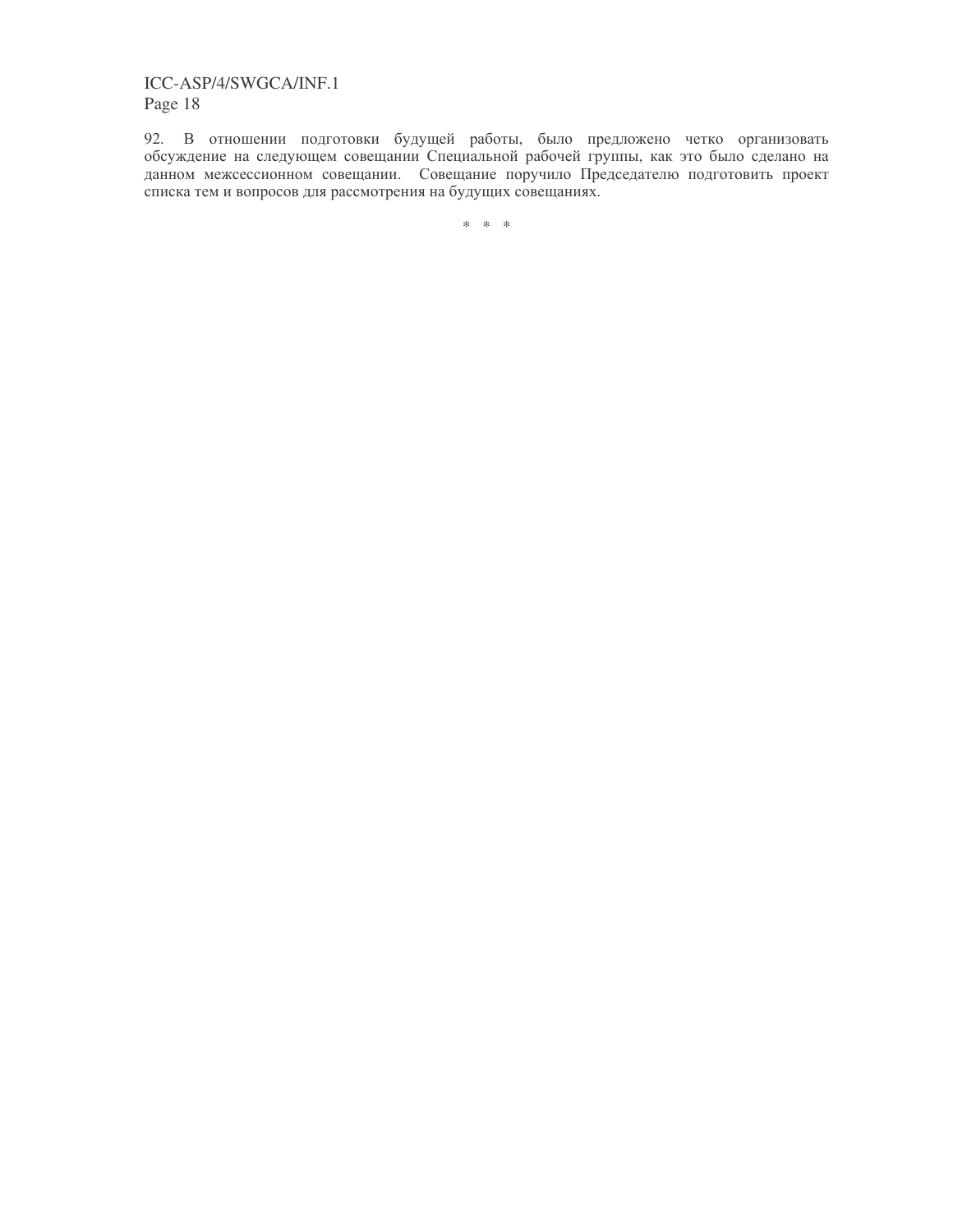### **Приложение I**

### Предложенные редакционные изменения для начала документа Координатора

### Предложение А

Определение, пункт 1:

"Для целей настоящего Статута лицо совершает "преступление агрессии", когда, будучи в состоянии фактически осуществлять контроль или руководство над политическими или военными действиями государства, это лицо активно участвует в акте агрессии..."

Пункт 3 статьи 25 Вставить новый подпункт (d) bis:

"В отношении преступления агрессии, подпункты a)-d) пункта 3 применяются только к лицам, которые в состоянии фактически осуществлять контроль или руководство над политическими или военными действиями государства".

См. также Элементы преступлений, пункт 8 общего введения.

### Предложение В

Определение, пункт 1:

"Для целей настоящего Статута "преступление агрессии" означает вовлечение государства, будучи в состоянии фактически осуществлять контроль или руководство над политическими или военными действиями этого государства, в [... коллективный/государственный акт]".

Статья 25 Вставить новый пункт 3 bis

"В отношении преступления агрессии, только лица, которые в состоянии фактически осуществлять контроль или руководство над политическими или военными действиями государства, несут уголовную ответственность и подлежат наказанию".

(Пункт 3 статьи 25 не применяется к преступлению агрессии.)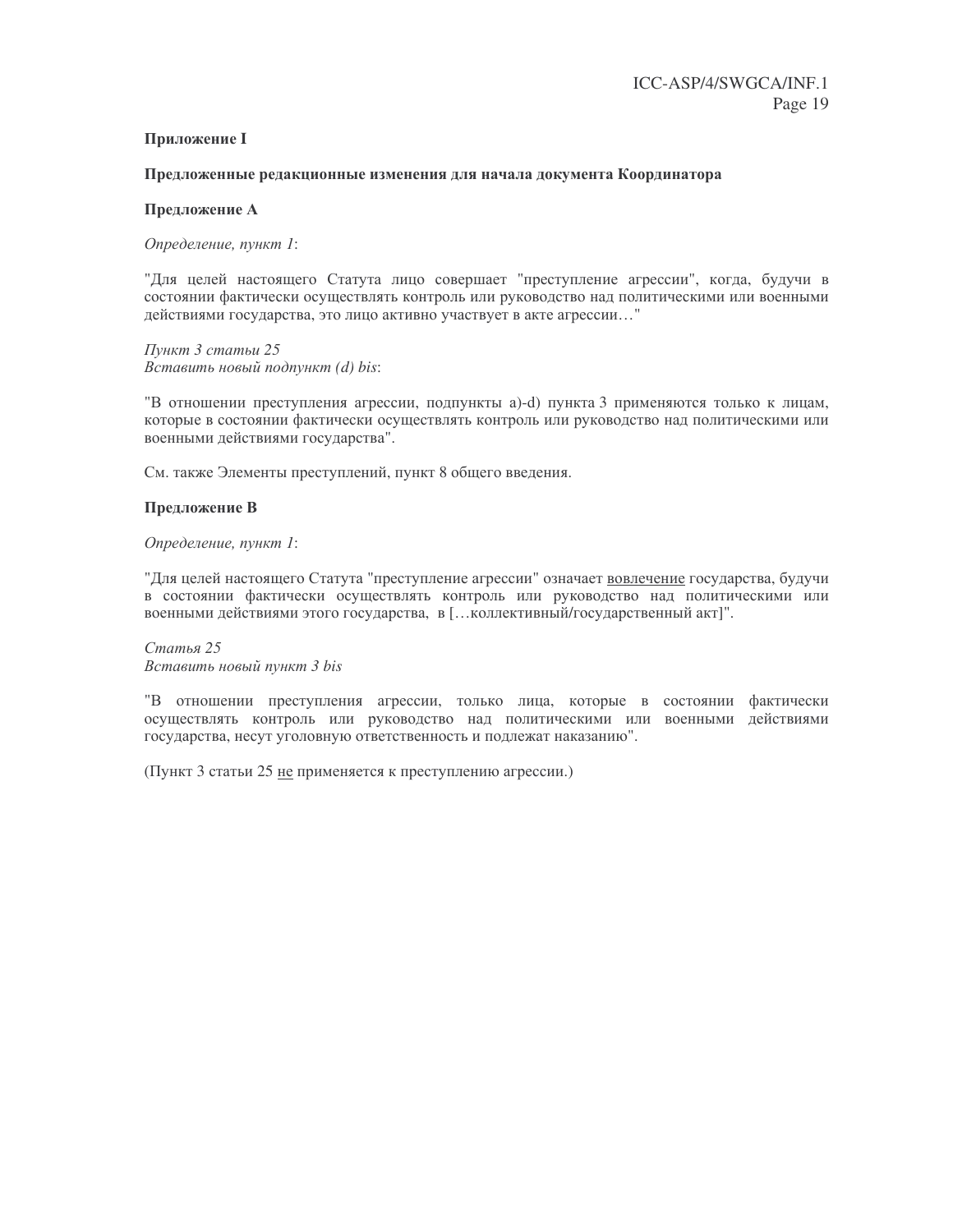### **Приложение II**

### Аннотированная повестка дня

#### 1. Список вопросов, касающихся преступления агрессии

На межсессионном совещании 2004 года был пересмотрен список вопросов<sup>12</sup>, которые должны рассматриваться при разработке предложений относительно положения об агрессии в соответствии с пунктом 2 статьи 5 Римского статута. Поскольку имелось понимание в отношении того, что этот список не является исчерпывающим, участники могут пожелать, вероятно, добавить дополнительные элементы к этому списку или пересмотреть существующие элементы.

#### $2.$ Вопросы, обсужденные на совещании 2004 года и требующие дальнейшего рассмотрения

Заключения совещания 2004 года можно разделить в широком смысле на три категории: а) по ряду вопросов участники совещания пришли к заключению от том, что соответствующие положения Римского статута являются адекватными и не создают проблем, имеющих конкретное отношение к преступлению агрессии; b) по некоторым вопросам участники совещания пришли к общему согласию и в некоторых случаях рекомендовали также пересмотреть данный список после достижения согласия в отношении определения агрессии; и с) по некоторым вопросам были высказаны противоположные мнения и не было достигнуто никакого соглашения; в этой связи необходимо дальнейшее рассмотрение.

В частности, ссылка делается на следующие вопросы:

возможность для государства "выйти" из юрисдикции Суда в отношении преступления a) агрессии<sup>13</sup>:

сохранение, исключение или адаптация пункта 3 статьи 25 в отношении преступления  $b)$ агрессии (преступление руководства);  $u^{14}$ 

сохранение, исключение или адаптация статьи 33 в отношении преступления агрессии  $\mathbf{c}$ ) (приказы начальника)<sup>15</sup>.

Кроме того, статьи 28 и 30 были определены в качестве требующих дальнейшего рассмотрения.

#### $3.$ Предварительные обсуждения по другим вопросам, касающимся Римского статута

- Международное сотрудничество и судебная помощь

Этот вопрос фигурирует в списке в качестве требующего дальнейшего рассмотрения в зависимости от применимости принципа дополняемости. Совещание 2004 года пришло к заключению о том, что положения о дополняемости не нуждаются во внесении поправок в отношении преступления агрессии. Участники могут пожелать, вероятно, в этой связи, обсудить вопрос о том, допускает ли Часть 9 Римского статута какие-либо изменения.

- Расследование и уголовное преследование (Часть 5 Статута)

<sup>&</sup>lt;sup>12</sup> Локлал межсессионного совешания Специальной рабочей группы по преступлению агрессии. содержащийся в документе ICC-ASP/3/25, приложение I, добавление.

 $13$  Там же, пункт 19.

 $14$  Там же, пункт 53.

<sup>&</sup>lt;sup>15</sup> Там же, пункт 63.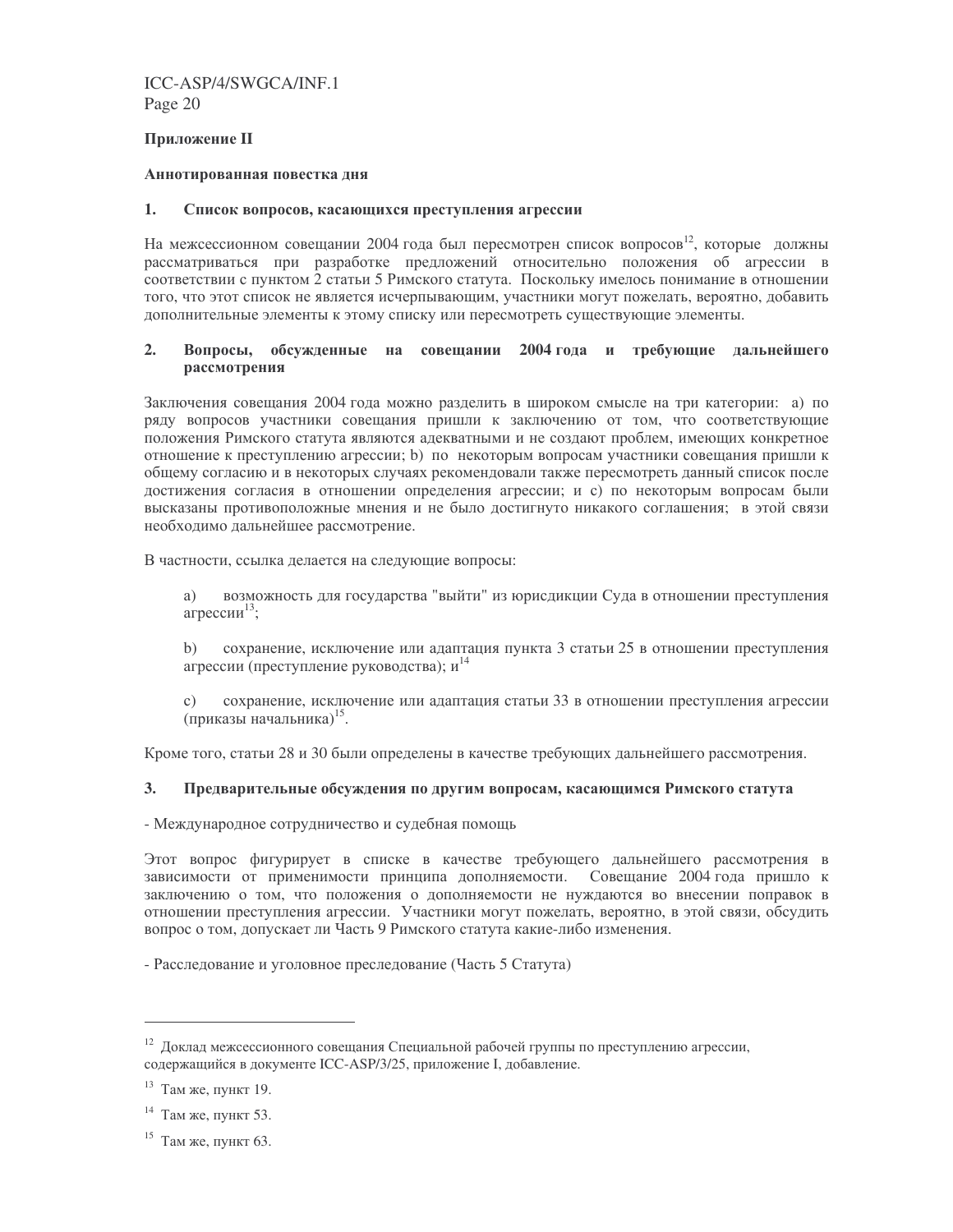- Информация о национальной безопасности (пункт 3 статьи 57; статья 72; пункт 4 статьи 93; и пункт 5 статьи 99)

Участники могут пожелать, вероятно, провести предварительные обсуждения возможностей, необходимых для адаптирования соответствующих положений.

#### $\overline{4}$ . Элементы преступлений и Правила процедуры и доказывания

Список вопросов касается возможных вопросов, связанных с Элементами преступлений (проект содержится в документе Координатора<sup>16</sup>) и Правил процедуры и доказывания. Участники могут пожелать, вероятно, обсудить необходимость и методику рассмотрения этих вопросов до достижения соглашения по самому определению, или вопроса о том, следует ли оставлять их рассмотрение на более поздний этап.

#### $5<sub>1</sub>$ Определение

На основе документа Координатора<sup>17</sup> участники могут пожелать, вероятно, продолжить обсуждения определения преступления агрессии.

#### 6. Условия, согласно которым Суд осуществляет юрисдикцию

На основе документа Координатора<sup>18</sup> участники могут пожелать, вероятно, продолжить обсуждение условий, согласно которым Суд осуществляет юрисдикцию.

#### $7.$ Прочие вопросы

Участники могут пожелать, вероятно, обсудить процедурные вопросы, касающиеся работы Специальной рабочей группы, в частности, выделение времени на очередных сессиях Ассамблеи государств-участников и место их проведения, будущие межсессионные совещания и т. д. Может быть также обсужден вопрос о том, может ли быть полезным план действий, в котором излагается будущая работа, ведущая к представлению Ассамблее для рассмотрения на Обзорной конференции предложений о положении об агрессии.

<sup>&</sup>lt;sup>16</sup> PCNICC/2002/Add.2.

 $17$  Там же.

<sup>&</sup>lt;sup>18</sup> Там же.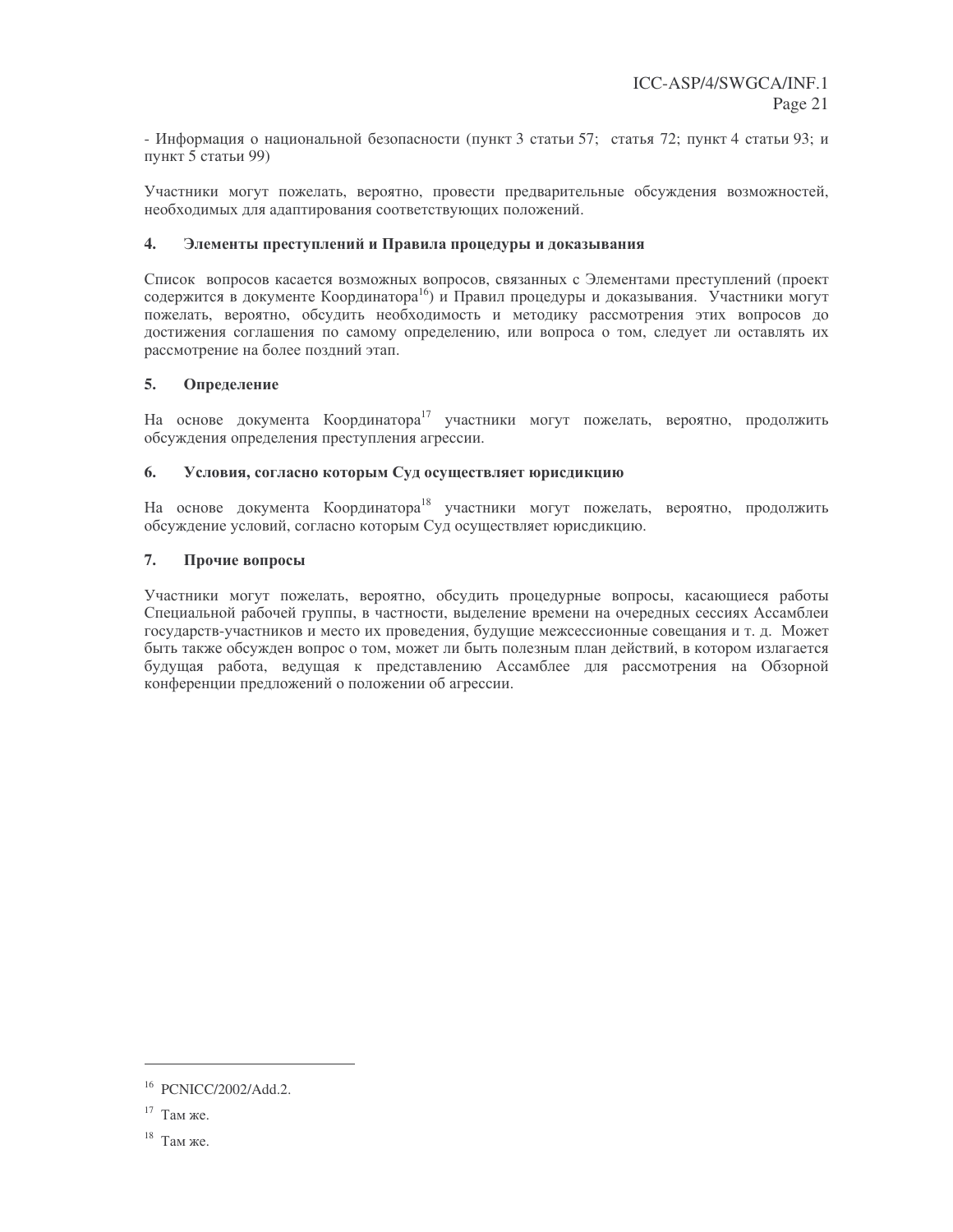### Приложение III

### Список участников

Г-жа Бируте Арбайтиене Советник Постоянное представительство Литвы при Организации Объединенных Наций

Г-н Хью Элсетт Советник (правовые вопросы) Постоянное представительство Канады при Организации Объединенных Наций

Г-жа Дзуник Агаджанян Заместитель постоянного представителя Постоянное представительство Армении при Организации Объединенных Наций

Г-жа Ишрат Джахан Ахмед Первый секретарь Постоянное представительство Бангладеш при Организации Объединенных Наций

Г-жа Юню Ан Второй секретарь Постоянное представительство Республики Корея при Организации Объединенных Наций

Г-н Мохаммад аль-Ансари Директор, Департамент международных связей Министерство юстиции, Кувейт

Г-на Абдул Рахим Юсиф аль-Авади Помощник заместителя Секретаря, Департамент международного сотрудничества и планирования Министерство юстиции, исламских дел и АУКАФ, Объединенные Арабские Эмираты

Г-н Саид Насер аль-Харти Заместитель начальника, Правовой департамент Министерство иностранных дел, Оман

Г-н Ахмед Ебрагим аль-Хосани Главный прокурор Министерство юстиции, исламских дел и АУКАФ, Объединенные Арабские Эмираты

Его Королевское Высочество, Принц Зеид Раад аль-Хуссейн Посол, Постоянный представитель Постоянное представительство Иордании при Организации Объединенных Наций

Г-жа Алехандра Аранчедо Юридический советник Министерство иностранных дел, Парагвай

Г-н Дезире Ассогбави Коалиция в поддержку Международного уголовного суда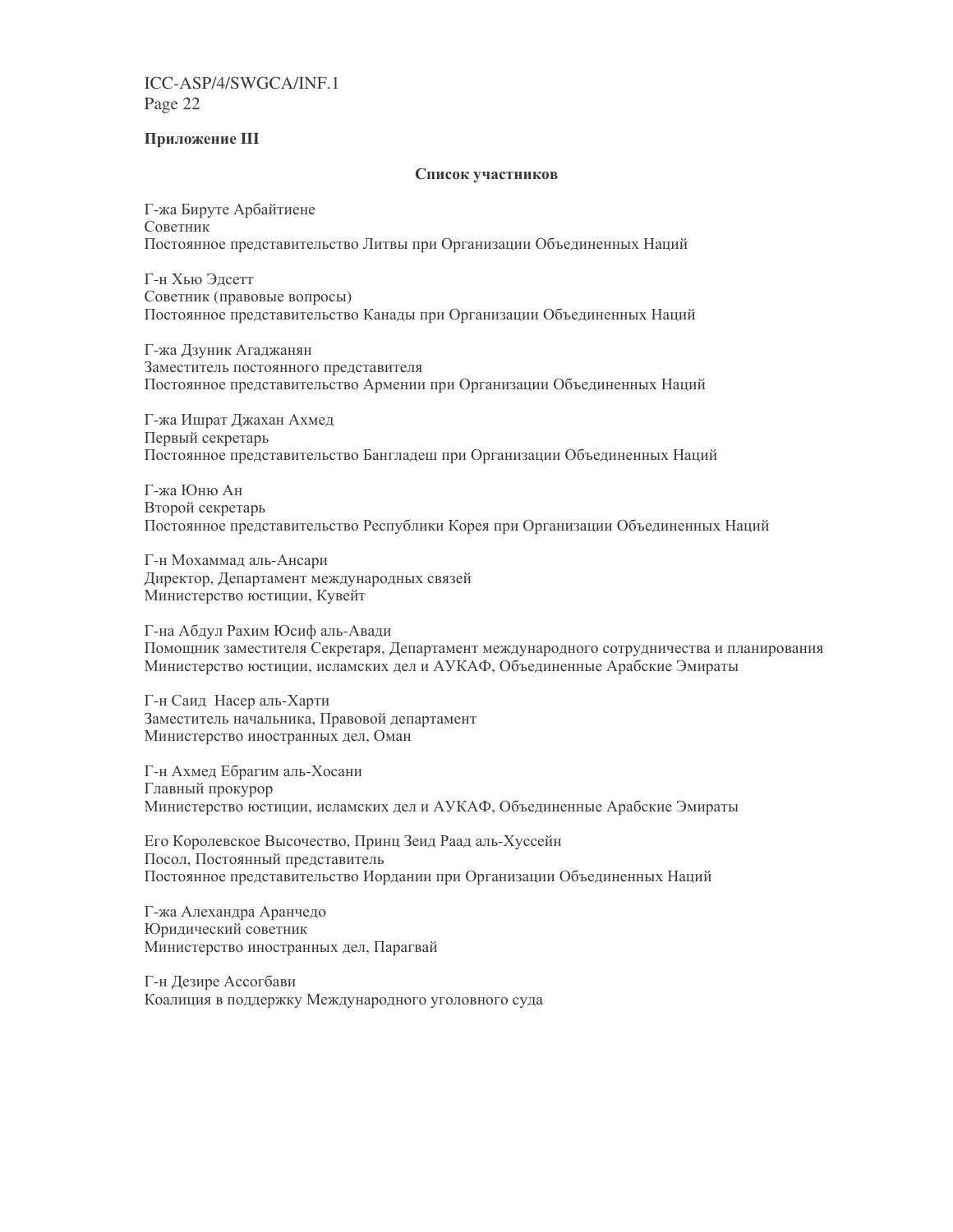Г-н Енджин Бае Заместитель директора, Отдел договоров Министерство иностранных дел и торговли, Республика Корея

Г-н Стефан Баррига Первый секретарь (правовые вопросы) Постоянное представительство Лихтенштейна при Организации Объединенных Наций

Г-н Игорь Барто Советник по правовым вопросам Постоянное представительство Словакии при Организации Объединенных Наций

Г-жа Каролин Бодо Советник по правовым вопросам Коалиция в поддержку Международного уголовного суда

Г-н Тал Беккер Советник по правовым вопросам Постоянное представительство Израиля при Организации Объединенных Наций

Г-жа Джута Бертрам-Нотнагель Заместитель Генерального секретаря по отношениям с международными организациями Международный союз адвокатов

Г-на Нильс Блоккер Юрисконсульт Министерство иностранных дел, Нидерланды

Г-жа Аиме Болетино Научный сотрудник Самоа

Г-на Уильям Бурке-Уайт Лектор по государственным и международным делам Школа Вудроу Вильсона

Г-на Ганс-Вернер Буссманн Уполномоченный по вопросам Международного уголовного суда Министерство иностранных дел, Германия

Г-жа София Катдеиас Юрисконсульт Миссия Организации Объединенных Наций в Восточном Тиморе

Г-на Лонг-Юн Чанг Советник по правовым вопросам Посольство Республики Корея, Гаага

Г-на Роджер С. Кларк Профессор, Школа права Рутджерса Самоа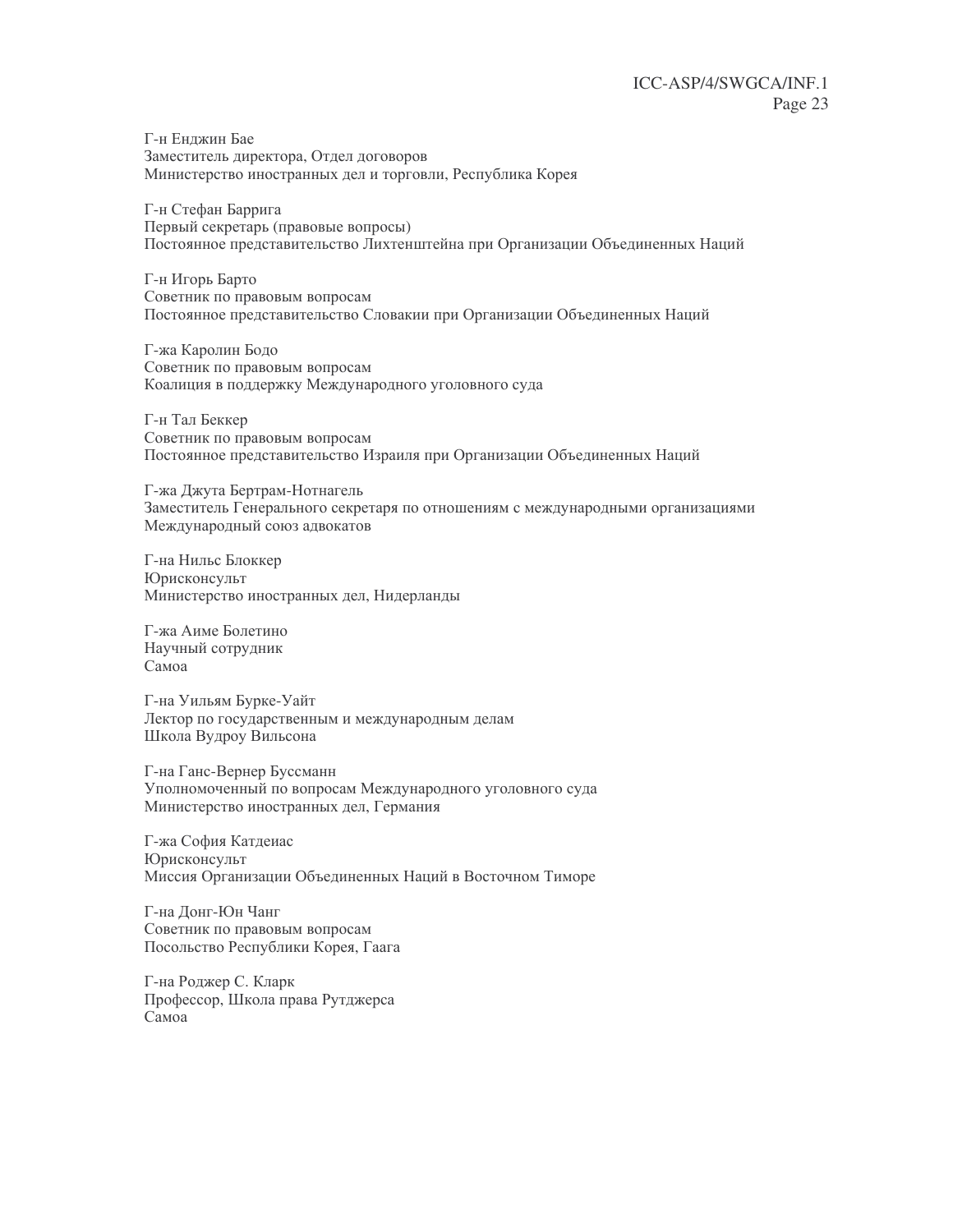Г-жа Бриджитт Колле Советник по правовым вопросам Постоянное представительство Франции при Организации Объединенных Наций

Г-жа Анн Мари Л. Короминас Советник по правовым вопросам Постоянное представительство Филиппин при Организации Объединенных Наций

Г-н Ки Дахаи Второй секретарь Договорно-правовой департамент, Министерство иностранных дел, Китай

Г-н Вольфганг Данспекгрубер Директор, Лихтенштейнский институт по проблемам самоопределения Принстонский университет

Г-жа Фани Даскалопулу-Ливада Советник по правовым вопросам, Начальник секции публичного международного права Министерство иностранных дел, Греция

Г-жа Валерии Делкруа Атташе Федеральная государственная служба иностранных дел, Бельгия

Г-на Ричард Дикер Директор, Программа международной юстиции Хьюман райтс уоч

Г-жа Любомира Димитрова Государственный эксперт Министерство юстиции, Болгария

Г-н Бенджамин Б. Ференс Центр по вопросам мира ПАСЕ

Г-н Дональд М. Ференс Директор Фонд "Планетхуд"

Г-жа Фани Фонтен Атташе Министерство юстиции, Бельгия

Г-н Даниэль Франк Советник Министерство иностранных дел, Швейцария

Г-н Метью Гбайоро Директор, Департамент правовых и консульских дел Министерство иностранных дел, Кот-д'Ивуар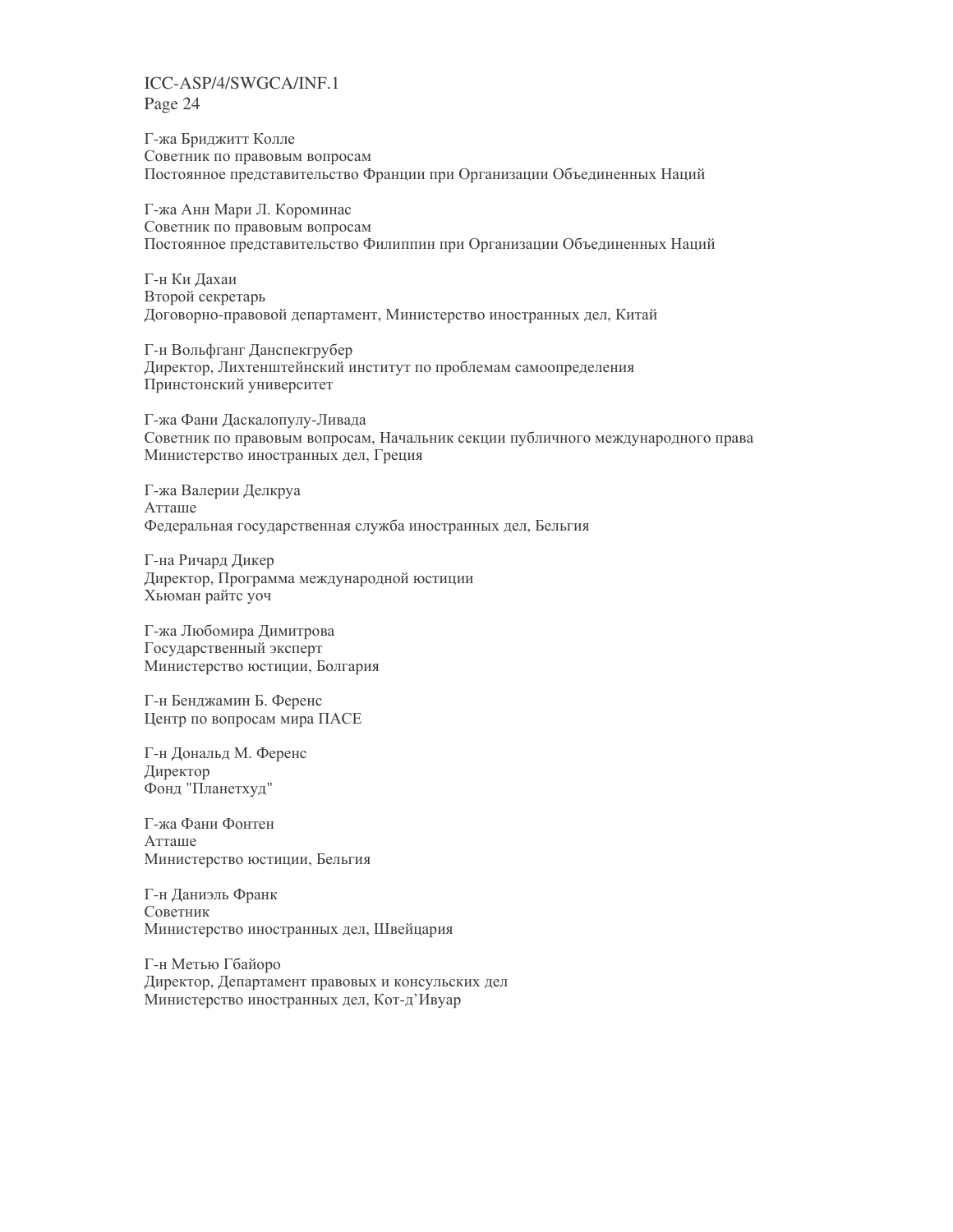Г-жа Элизабета Георгиева Советник Постоянное представительство бывшей югославской Республики Македония при Организации Объединенных Наций

Г-н Хуан Мануэль Гомес-Робледо Заместитель постоянного представителя Постоянное представительство Мексики при Организации Объединенных Наций

Г-н Дидье Гонзалез Советник Министерство иностранных дел, Франция

Г-н Генри Хансон-Холл Заместитель главы представительства Посольство Ганы. Гаага

Г-жа Джулиет Хей Первый секретарь Посольство Новой Зеландии, Гаага

Г-н Махмуд Хмуд Первый секретарь, Советник по правовым вопросам Постоянное представительство Иордании при Организации Объединенных Наций

Г-жа Анждали Камат Коалиция в поддержку Международного уголовного суда

Г-жа Джылдыз Казымова Атташе Постоянное представительство Кыргызстана при Организации Объединенных Наций

Г-жа Россет Ниеринкинди Катунгие Министр-советник Постоянное представительство Уганды при Организации Объединенных Наций

Г-н Клаус Кресс Профессор Школа права Кельнского университета, Германия

Его Превосходительство Фране Крниц  $\Box$ oco $\Box$ Посольство Хорватии, Гаага

Г-жа Марья Лехто Директор, Правовой департамент Министерство иностранных дел, Финляндия

Г-н Мамаду Мустафа Лоум Советник по правым вопросам Постоянное представительство Сенегала при Организации Объединенных Наций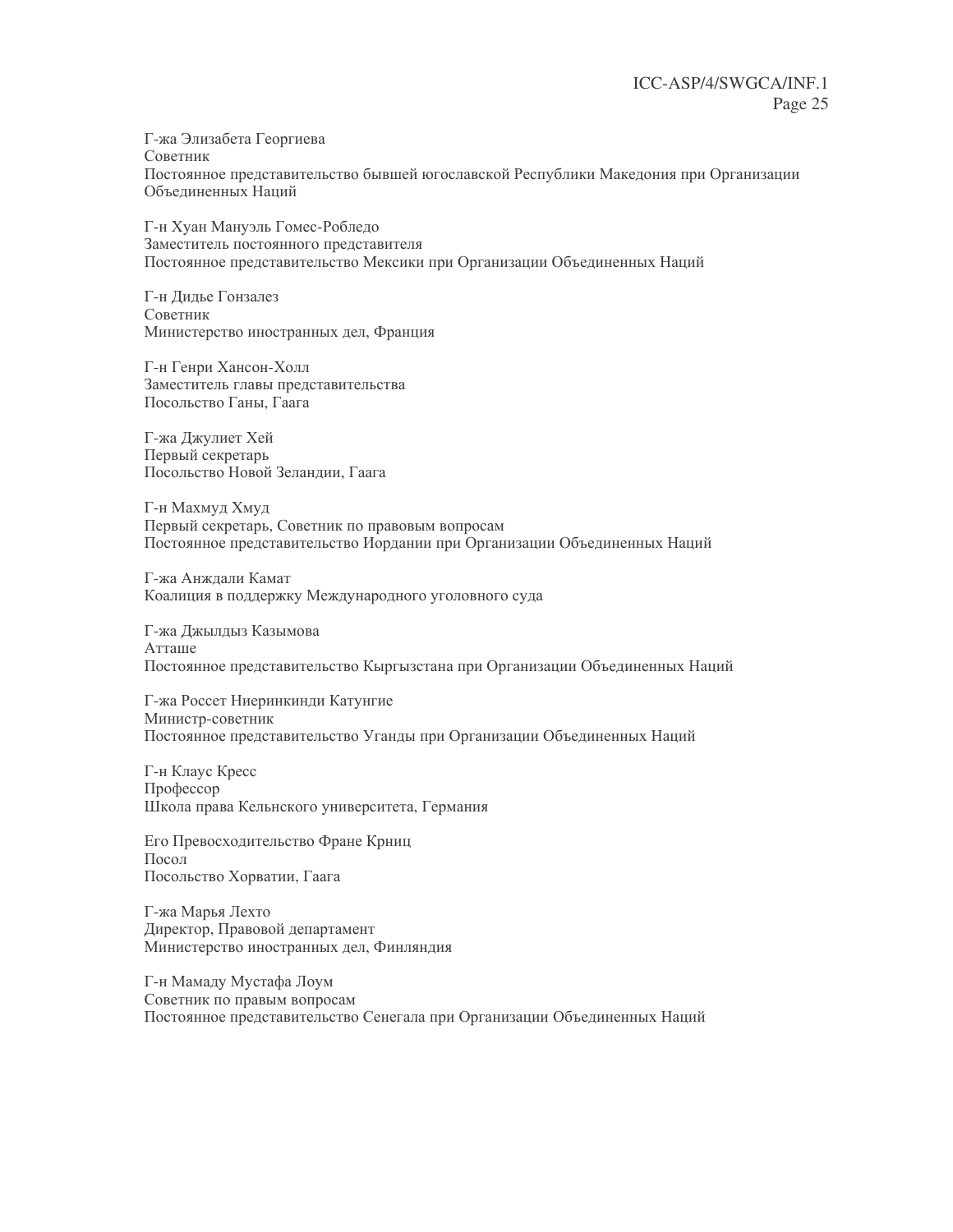Г-жа Анна Любалина Третий секретарь Постоянное представительство Российской Федерации при Организации Объединенных Наций

Г-н Анджей Макаревич Старший советник министра Министерство иностранных дел, Польша

Г-н Ильгар Маммадов Советник Постоянное представительство Азербайджана при Организации Объединенных Наций

Г-на Сивуйле Магунго Советник по правовым вопросам Постоянное представительство Южной Африки при Организации Объединенных Наций

Г-н Александр Маршик Заместитель постоянного представителя Постоянное представительство Австрии при Организации Объединенных Наций

Г-н Жак Пьер Матилус Первый помощник Министерство иностранный дел, Гаити

Г-жа Денис Макквейд Помощник советника по правовым вопросам, Правовой отдел Департамент иностранных дел, Ирландия

Г-н Карим Медрек Советник по правовым вопросам Постоянное представительство Марокко при Организации Объединенных Наций

Г-н Мартин Меннеке Советник по правовым вопросам Датский институт международных исследований

Г-н Хидеюки Миязаки Сотрудник Международного бюро по правовым вопросам Министерство иностранных дел, Япония

Г-н Кристиан Мук Советник по правовым вопросам Постоянное представительство Германии при Организации Объединенных Наций

Г-н Найнедра Нанд Генеральный поверенный Канцелярия Генерального прокурора, Фиджи

Г-н Джузеппе Нези Профессор, Советник по правовым вопросам Постоянное представительство Италии при Организации Объединенных Наций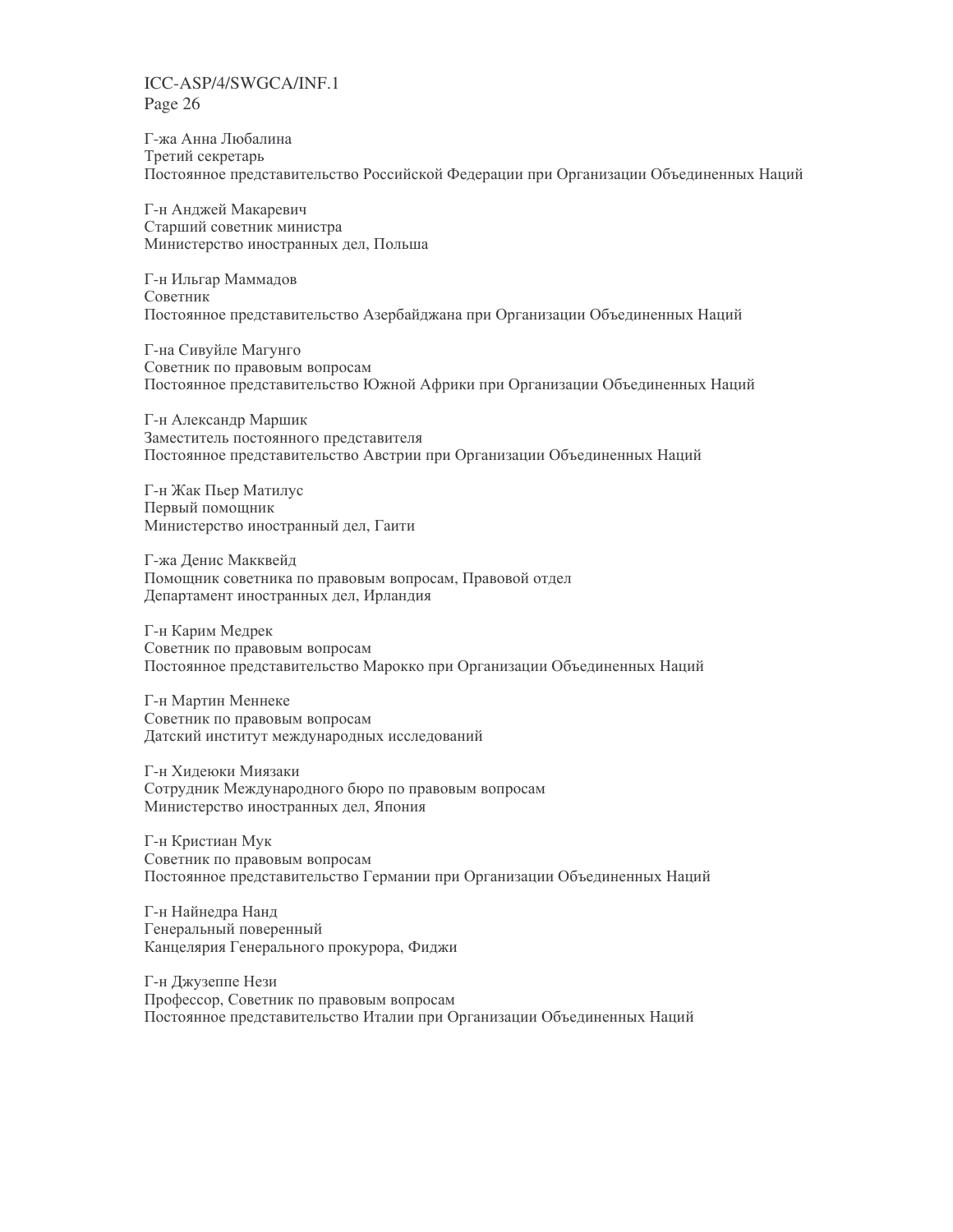Г-н Даниэль Д. Н. Нсереко Профессор права Уганда

Его Превосходительство Фердинанд Ньябенда  $\prod$ <sup>O</sup>CO<sub> $\prod$ </sub> Посольство Бурунди, Бельгия

Г-жа Берта А. Ньягетера Ниера Полномочный министр Посольство Объединенной Республики Танзания, Бельгия

Г-жа Карен Р. Одаба Мосоти Советник по правовым вопросам Постоянное представительство Кении при Организации Объединенных Наций

Г-н Пауло Оливейра Координационный центр Европейского союза по Международному уголовному суду Совет Европейского Союза

Г-н М. Моктар Алауи Улд Юба Первый советник Постоянное представительство Мавритании при Организации Объединенных Наций

Г-н Уильям Пейс Руководитель конференций Коалиция в поддержку Международного уголовного суда

Г-жа Оксана Пашенюк Третий секретарь Постоянное представительство Украины при Организации Объединенных Наций

Г-н Франческо Презутти Главный администратор Совет Европейского Союза

Г-жа Кармен Кесада Алькала Лектор по международному праву Национальный университет заочного образования, Испания

Г-жа Гайле А. Рамутар Первый секретарь Постоянное представительство Тринидад и Тобаго при Организации Объединенных Наций

Г-жа Лидия Рандрианаривони Советник Постоянное представительство Мадагаскара при Организации Объединенных Наций

Г-н Идельфонсо Рейес Заместитель Генерального прокурора Доминиканская Республика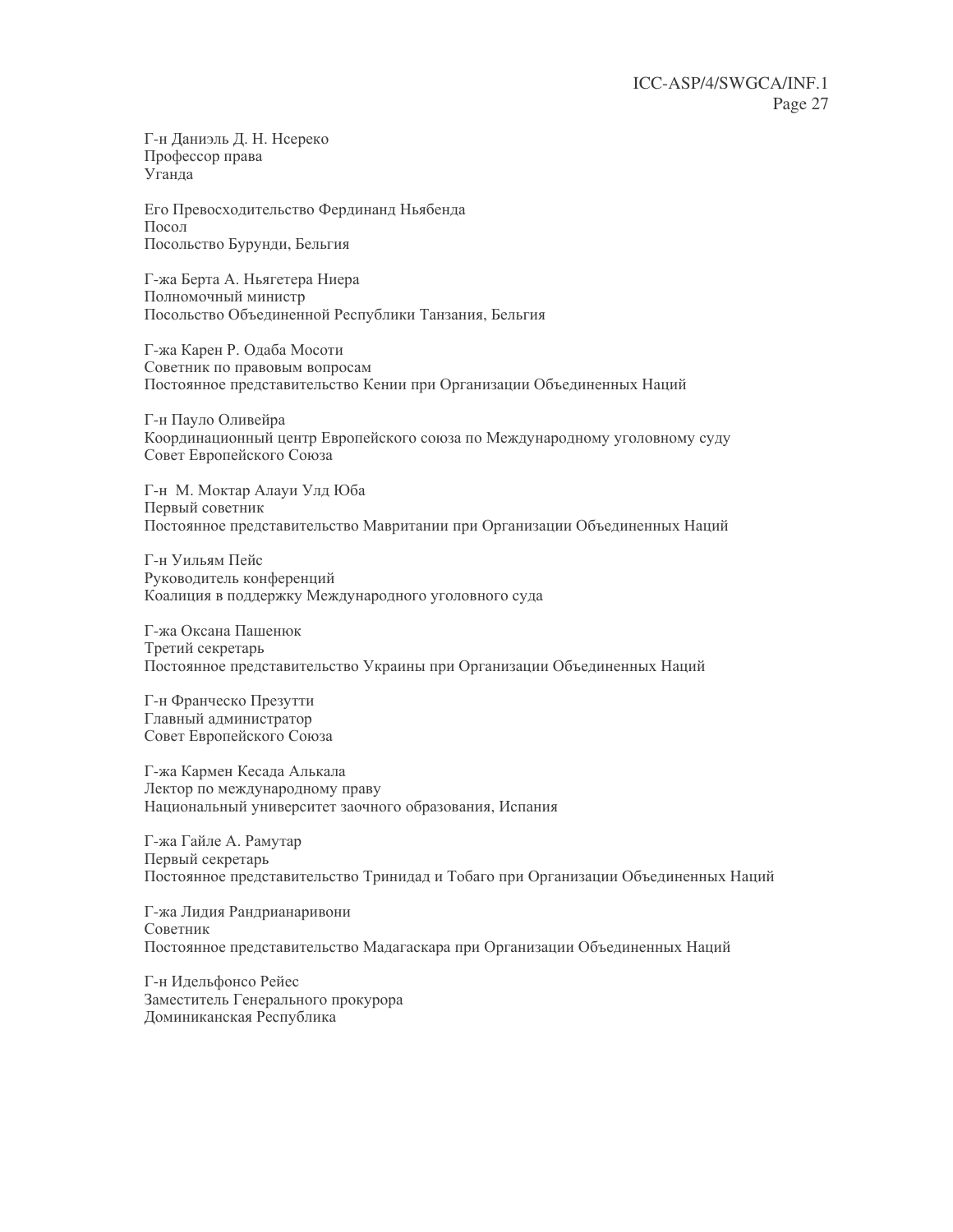Г-н Мартин Рождер Третий секретарь, Советник по правовым вопросам Постоянное представительство Эстонии при Организации Объединенных Наций

Г-н Х. Гарри Л. Рок, мл. Директор, Институт международных правовых исследований, и профессор права Университет Филиппинского центра права

Г-жа Анн Рубесами Адвокат, Советник делегации Германия

Г-н Медарт Рвеламира Директор, Секретариат Ассамблеи государств-участников Международный уголовный суд

Г-н Махмуд Сами Советник по правовым вопросам Постоянное представительство Египта при Организации Объединенных Наций

Г-н Чаба Симон Советник по правовым вопросам Постоянное представительство Венгрии при Организации Объединенных Наций

Г-н Мартин Сорби Заместитель Генерального директора, Правовой департамент Министерство иностранных дел, Норвегия

Г-жа Анна Сотаниеми Первый секретарь, Советник по правовым вопросам Постоянное представительство Финляндии при Организации Объединенных Наций

Г-жа Иоанна Габлиела Станчу Первый секретарь Министерство иностранных дел, Румыния

Г-н Николаос Страпатсас Член Комитета по эффективному международного уголовному праву (КЭМУП)

Г-жа Бриджит Сур Коалиция в продержку Международного уголовного суда

Г-жа Ести Тамбаи Коалиция в поддержку Международного уголовного суда

Г-н Владимир Ю. Тарабрин Заместитель директора, Правовой департамент Министерство иностранных дел, Российская Федерация

Г-н Луис Серрадас Таварес Директор, Департамент правовых дел Министерство иностранных дел, Португалия